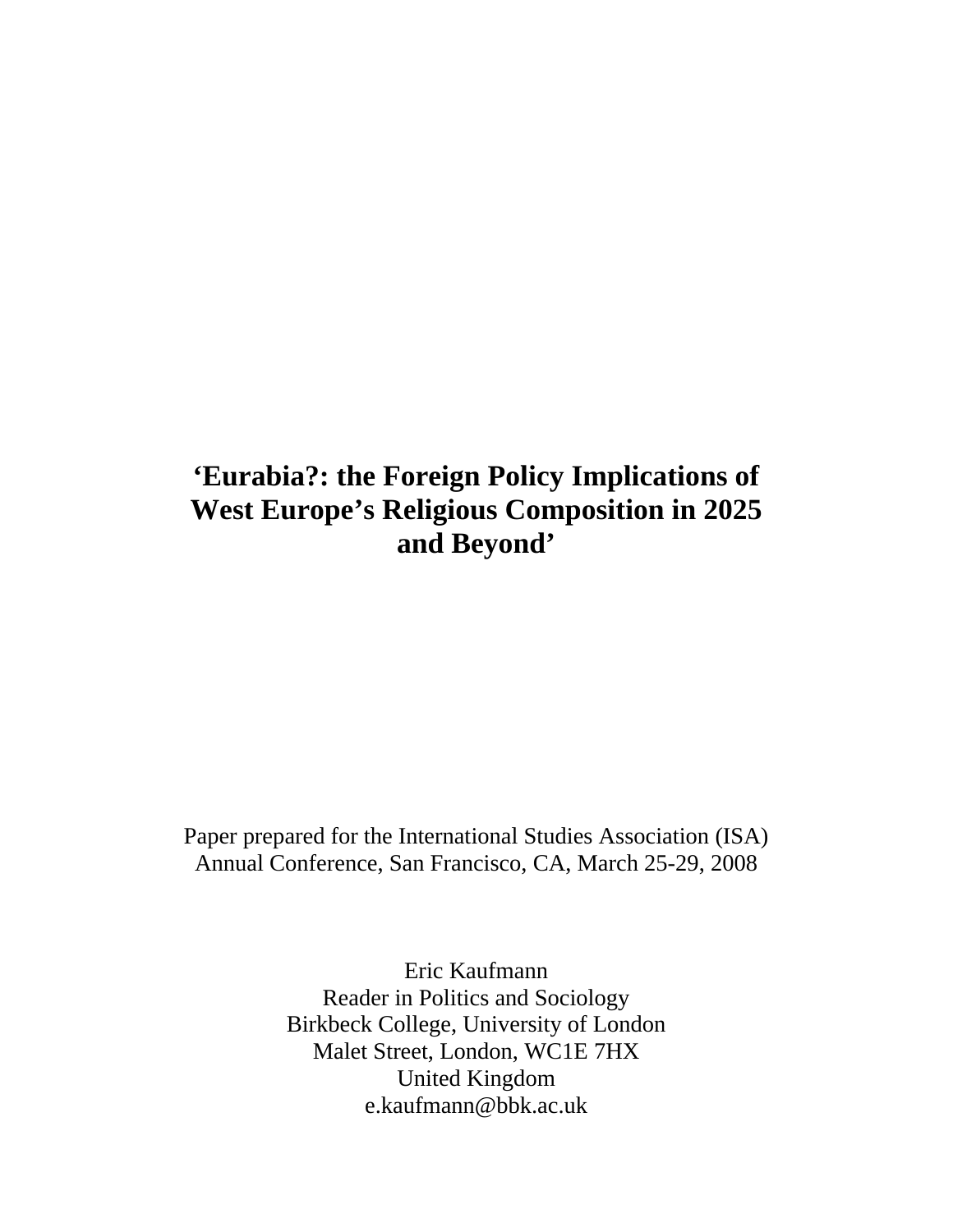#### Introduction

Recently, a number of popular writers have warned that Europe is heading toward a 'Eurabian' future in which a surging Muslim demographic tide leads to a conquest (or reconquest) of Europe. This prophesy has appeared in both North America (i.e. Bernard Lewis, Mark Steyn) and Europe (i.e. Frits Bolkestein, Jean-Claude Chesnais). A widely circulated internet parody of Europe in 2015 relabels Britain 'North Pakistan', France as the 'Islamic Republic of New Algeria', Germany as 'New Turkey', Belgium as 'Belgistan' and Spain as 'the Moorish Emirate of Iberia'. (Jenkins 2007: 6) Claims for the Islamisation of Europe by 2015 are obviously foolhardy and alarmist, but where might things stand in 2025, or even 2050? This paper begins by sketching a model of the interplay between modernity, demography and politics. We then move to consider the ethno-religious drivers of change within western Europe, with a particular focus on Austria, Switzerland and the UK, where census data on religion are available. This then forms the basis for extrapolations to western Europe (where our research is ongoing). Finally, the paper examines some possible domestic and foreign policy scenarios arising from likely demographic trends.

#### Political Implications of Ethnic Change Within States

A central message of this paper is that demography becomes increasingly important within states as modernity unfolds. Technology is the only major modern process to reduce the power of demography, which it does by enabling less populous countries to shield behind advanced weapons systems while better controlling migration flows. However, while this safeguards *nation-states* from predators in the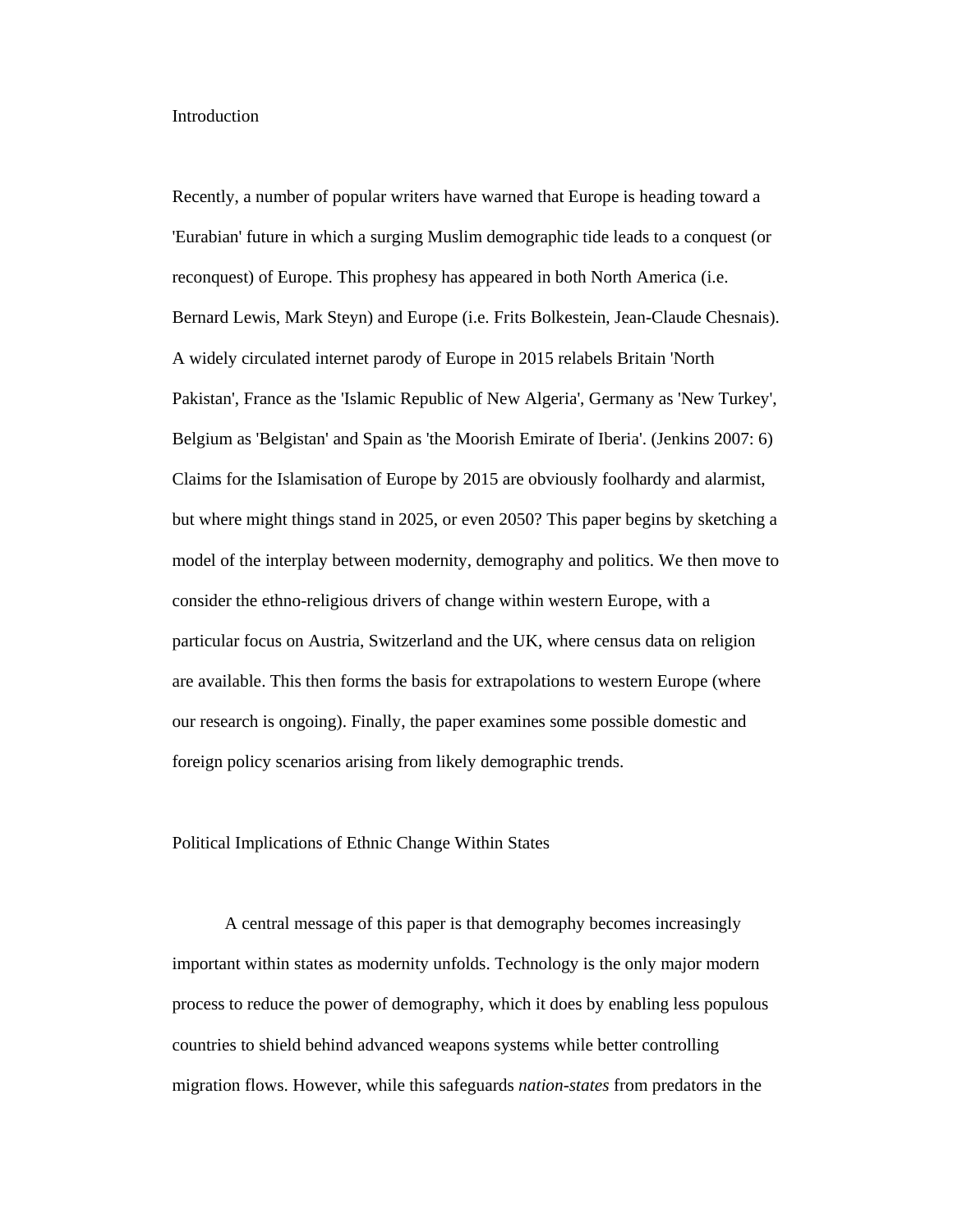international arena, it has little impact on relations between ethnic groups *within* states. All other outriders of modernity - liberty, equality, democracy, nationalism and globalisation - magnify the power of demography within states.

 The American and French Revolutions in the eighteenth century completely altered the relationship between demography and power. When a king, often from a foreign dynasty or empire, could legitimately rule, the growth of various populations in the kingdom was immaterial. Once power was vested in the nation, however, and popular sovereignty replaced the principle of the divine right of kings, the stage was set for demography to shape history. All of a sudden, the legal distinction between nationals and foreigners effaces legal status distinctions between the aristocracy, bourgeoisie and peasantry. Native soldiers replace foreign mercenaries, foreign rulers and non-citizens are expelled or marginalised, and shared nationality (rather than the persona of the monarch) becomes the basis for the state. (Wimmer 2002) Democracy hands power to the majority, and in ethnically-divided societies like Northern Ireland or Kenya, being the majority is crucial to winning power. If the other side cannot be disenfranchised, then one must exhort one's own side to reproduce for the group. (Horowitz 1985: 194-196)

 The principle of equality, by which all individuals can lay claim to rights and resources, is another aspect of modernity that raises the demographic stakes. Under a regime of social welfare provision combined with one person one vote, shifts in population composition imply a shift in resources from one group to another. This is especially marked when one ethnic (typically native) group is aging and declining while immigrant groups are younger and growing. The difficulty in getting wealthy, taxpaying whites in many US districts to pay for public schooling and welfare facilities for younger populations of African-Americans or immigrant Hispanics has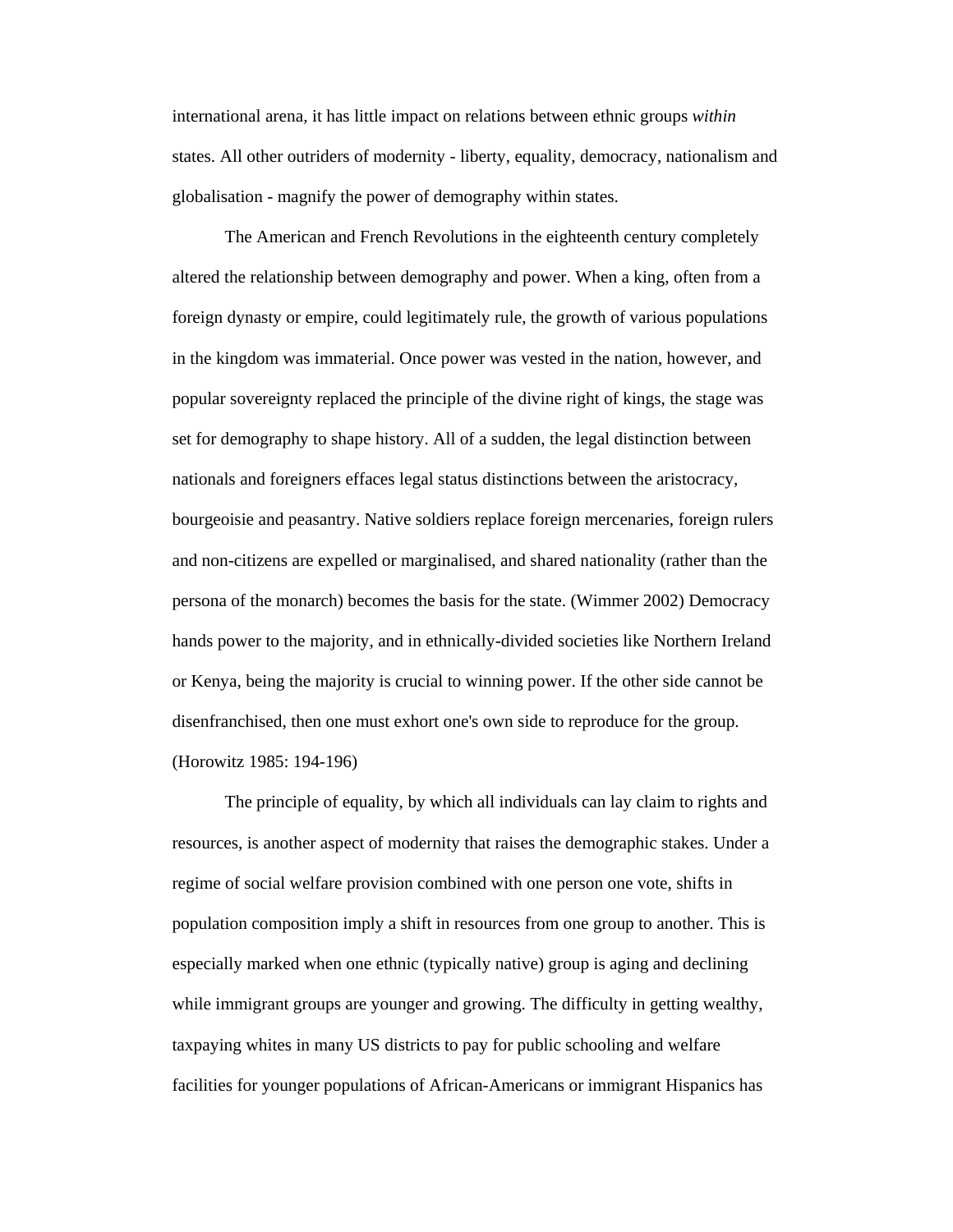resulted in the problem of 'white flight', impoverishing certain municipalities. Even where this does not occur, elderly white voters tend to vote for lower levels of welfare state spending in more diverse areas. Hence a large body of leading political science and economic research concludes that the policy aims of ethnic diversity and welfare state provision often conflict. (Alesina et al. 1999; Putnam 2007)

 Liberalism is the third of the French Revolutionary trinity, and a pillar of western modernity. Like nationalism and democracy, it is also a handmaiden of demography. To the extent that liberty is extended to naturalisation and citizenship policies (this liberalisation only occurred after 1945 in most western countries), it leads to an opening of the doors of states to immigration. Ethno-demographic change cannot affect states unless they open themselves up to it. Liberalism unlocks the doors of the nation, removing its insulation from the demographic storms taking place outside. Historically, a less intensive global communications network meant that longdistance, large-scale migration from diverse sources was less prevalent. Most migration within Europe took place between regions of a country, i.e. from Andalucia to Catalonia within Spain. International migration within Europe was also common, as with Polish or Italian immigration to France. Even these regional flows once proved socially and politically traumatic.

 Notwithstanding the involuntary mass transport of slaves from Africa to the Americas, major immigration flows to the New World were similarly European in origin. The Chinese and Japanese participated in these flows in small numbers, but were excluded by racially discriminatory legislation after 1882 in the USA and 1885 in Canada. The repeal of Oriental Exclusion acts after the Second World War, and the removal of ethnic preference criteria in the USA (1965), Canada (1962-67) and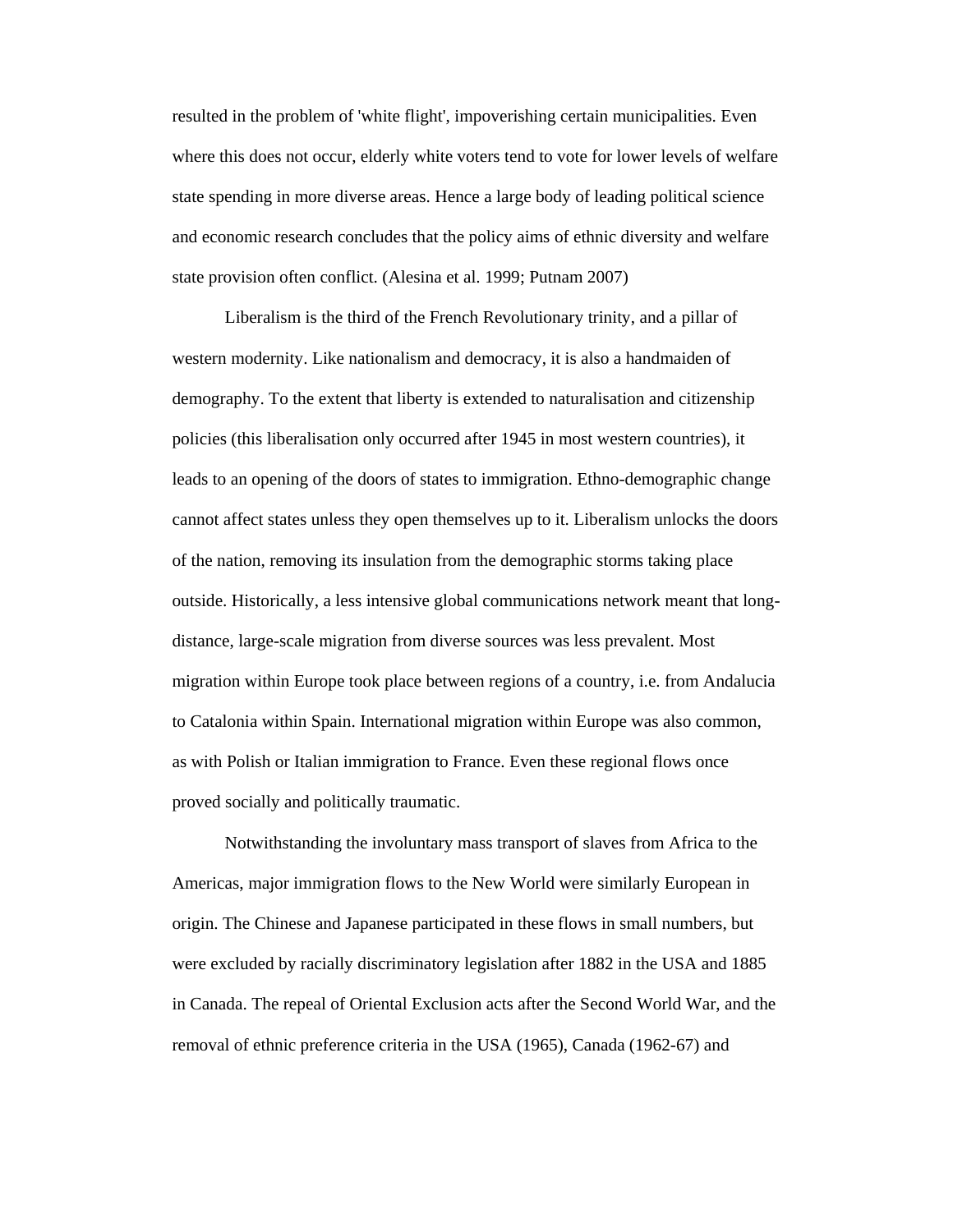Australia (1966-72) marked a major extension of the principle of liberalism into the cultural and political life of the West. (Kaufmann 2004a; Cornelius et al. 1994)

In Europe, non-European immigrants of the 1950s-70s period were becoming an increasingly permanent and recognised feature on the cultural landscape. At this point, it is vital to mention that the liberalisation of immigration just so happened to occur at the same time as native fertility rates were declining, but well before the aging and decline of native populations. The liberalisation of immigration was a cultural-political phenomenon and was not driven by concerns about population decline. It is a coincidence that it happened to take place at the dawn of an era of global demographic instability. As those demographic changes increasingly manifested themselves in the form of South-North migration flows, they lapped at the doors of western nations which had been opened in advance by liberal reformers.

Does ethnic change lead to ethnic conflict and possibly even violence? In parts of the world where ethnic boundaries are rigid, assimilation is rare and ethnic endogamy is the rule, ethnic change fuels conflict. Migration (in and out) and fertility differences lie behind many modern ethnic conflicts. This is true of Northern Ireland, Lebanon, Israel/Palestine, the former Yugoslavia, India, Uganda and the Ivory Coast, to name some prominent cases. (Patterson and Kaufmann 2007; Fargues 2000; Slack and Doyon 2001; Toft 2002: 81; Wiener 1983; Bhat and Xavier 2005: 399; Marshall-Fratani 2006; Green et al. 2007) All told, ethnic demographic change often sets the stage for ethnic conflict, though this is by no means inevitable.

On the Move: Global Migration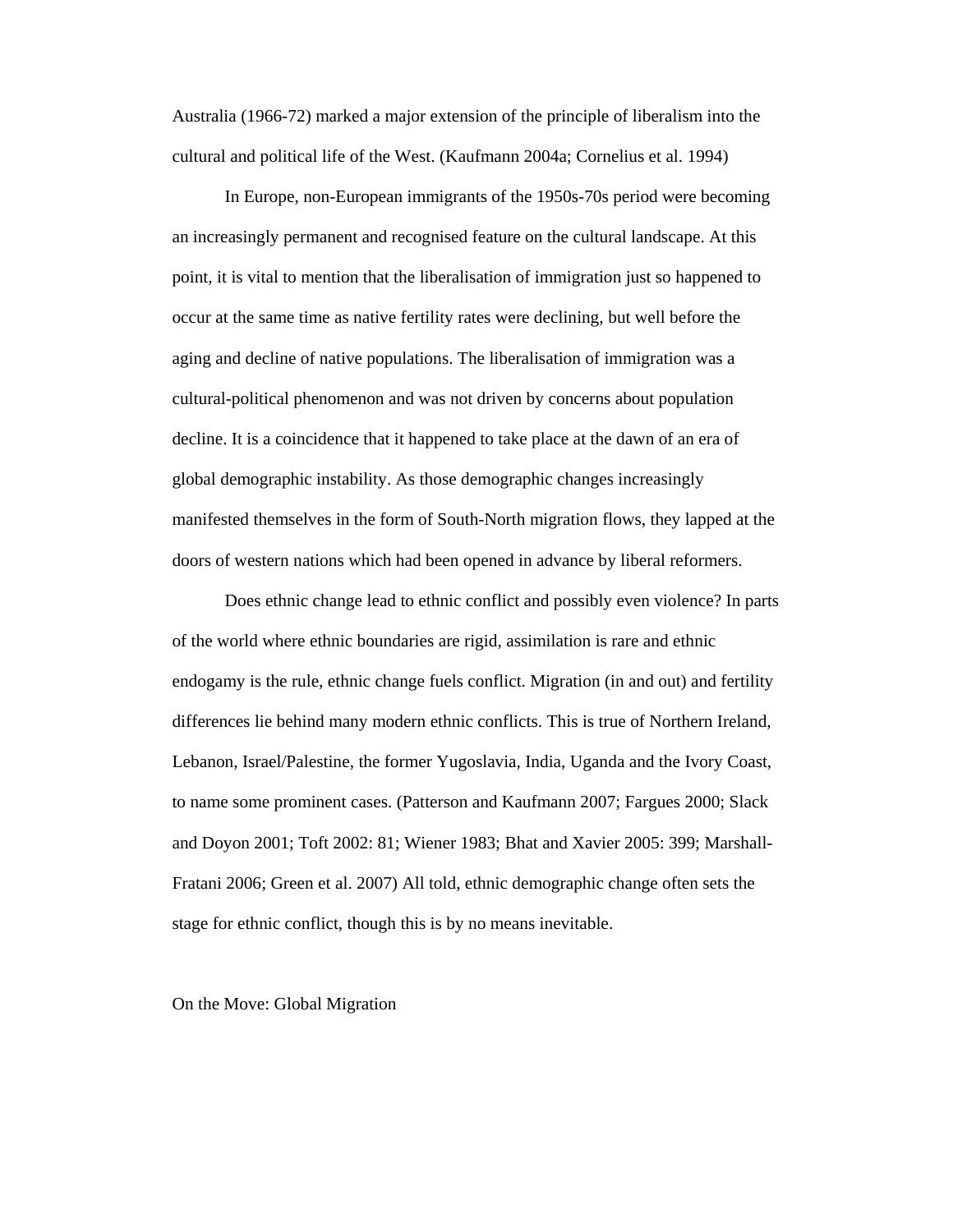The differential population growth rates of the world can be viewed geologically, with a sharp gradient forming between countries which are in close proximity yet have vastly different population growth rates and age structures. This global demographic topography would feature high tablelands in sub-Saharan Africa and low plains in Europe, with notable cliffs dividing boundaries like US-Mexico and North Africa-Europe. If these landforms disintegrated, population would 'migrate' from regions of higher elevation to low-lying (ie slow growth) areas. Life is not so simple since population growth is not perfectly correlated with economic supply and demand. Even so, there is a strong link between economics and demography, and economists would predict that in a free market, excess supply of a good in one region of the world coupled with excess demand elsewhere should lead to increased trade in the good. Ideally, labour is a factor of production which should flow across borders until its productivity equals its price everywhere. The mountains, to paraphrase Led Zeppelin, should crumble to the sea.

In reality, labour is not very mobile since it is heavily controlled by developed countries. Nonetheless, the attempt to keep out unwanted arrivals is imperfect: William Durch suggests that US border control is 91 percent effective in apprehending Mexican illegals, yet this has failed to stem a tide of some 600-800,000 illegal immigrants per year. The need to cross water makes it more difficult to get to Europe from Africa, but those who make it across are often successful in evading the authorities. Spain is just 45 percent and Italy only 30 percent effective against illegals from North Africa. Russia, whose immigrant population stock is second only to that of the United States in size, is just 2 percent effective in policing its vast southern border. (Durch 2001: 144; Economic and Social Research Council 2007)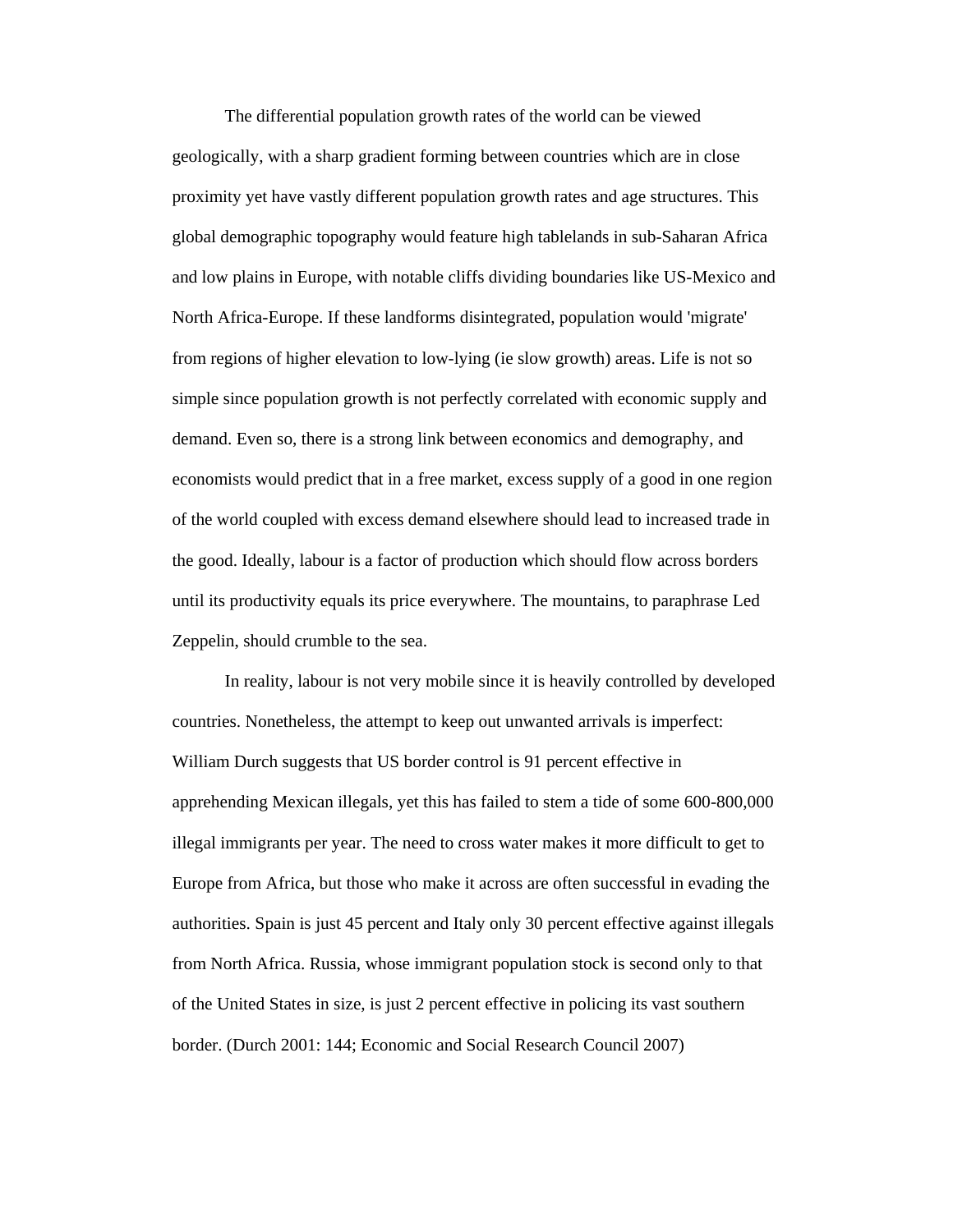In the five years from 2000 until 2005, roughly 17 million people successfully migrated from developing countries to the developed world. In 2006, 191 million people in the world were immigrants, up from 76 million in  $1960<sup>1</sup>$  (United Nations 2006; International Organization for Migration 2006, 2005) What is undeniable is that differential population growth between major world regions will drive immigration from the global South to the North. This new human cargo will help shore up western power by moderating population decline, but it carries highly unpredictable social and political effects. In this sense, migration merely transfers the theatre of conflict from the international to the intra-national realm.

#### Ethnic change within Europe

The co-existence of different locations on the curve of demographic transition between the West (including Japan and Russia), Asia and the developing world is set to realign the globe's geopolitical axis. Yet inter-national and inter-civilisational differences are a manifestation of a deeper process which can also be observed *within* nations. In demography, mathematical formulas automatically connect indicators like fertility, mortality, sex ratio and migration with age structure. If you know a population's demographic indicators, you can deduce how the age structure (or population pyramid) will shift over time. We know that fertility differences between developing and developed nations are leading to growth in the share of the world's population that is of non-western origin. From this, we can deduce that the growing non-European population will be younger, gradually displacing a European-origin population that is shrinking and aging.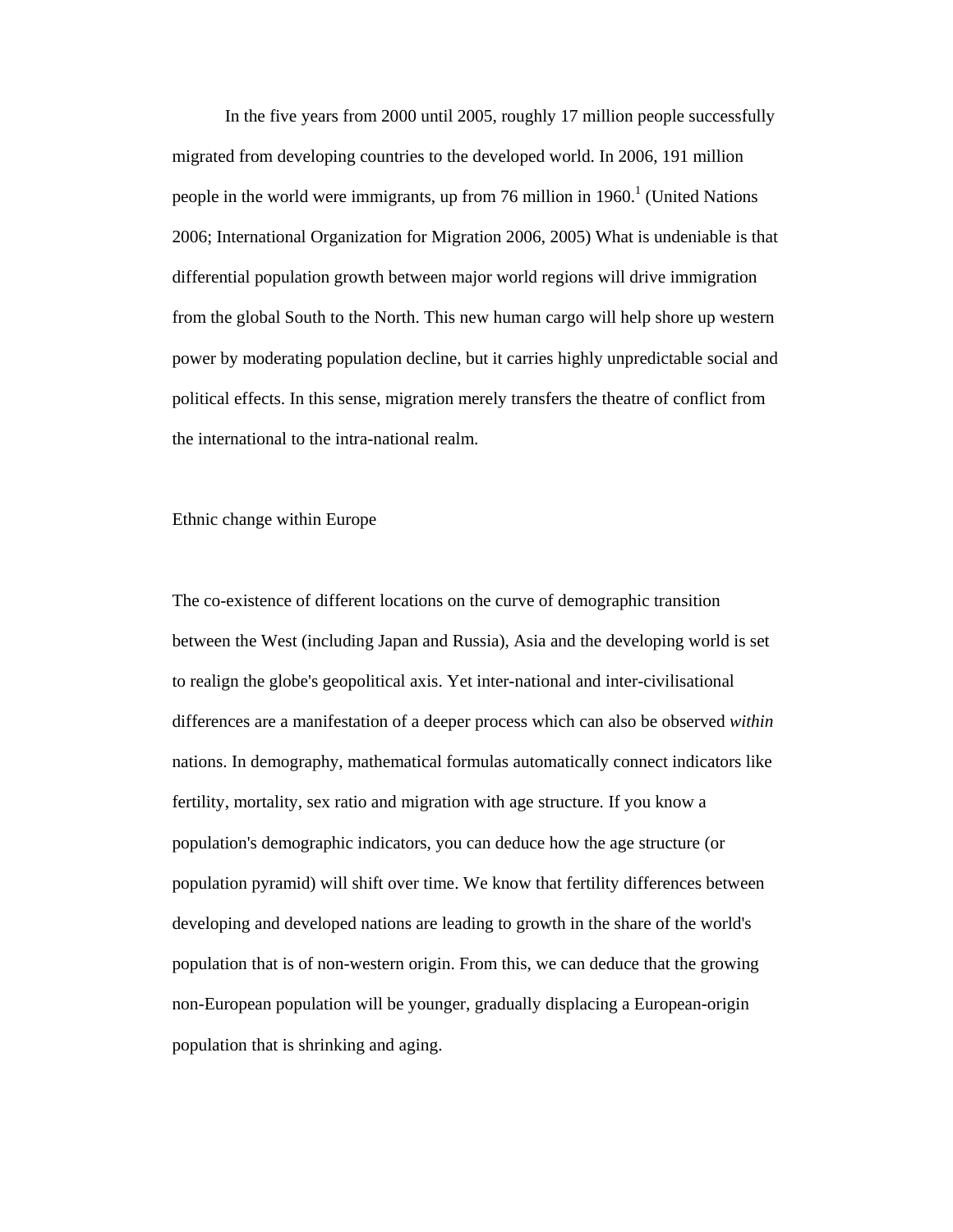Just as certain nations and regions' share of the world's population will change radically by 2050, so too will the ethnic composition of the nations of the world. The growing proportion of native-stock elderly people will be accompanied by a rise in ethnic minority younger people. In the United States, for instance, the population in 1960 essentially consisted of a traditional African-American minority of 12 percent and a white majority of almost 90 percent. Today, those of non-Hispanic white origin comprise just two-thirds of the total while Hispanics, at 14 percent of the population, have overtaken African-Americans as the largest minority. In 2050, the US Census Bureau projects that nonwhites (including Hispanics) will comprise half the population, hence the well-accepted view that the 'browning of America' is an unalterable reality. These changes are especially pronounced in gateway immigration states like California, Florida, Illinois and New York. Consider the state of California: in 1960 it was about 85-90 percent white, roughly the same percentage as in the 1880s when ugly race riots put a stop to Chinese immigration. In 2006, less than fifty years later, the state's population was just 44 percent white. (United States Census Bureau 2006)

The American example illustrates how the sharp end of demographicallydriven social change is first experienced in the public schools and the maternity wards of hospitals because new populations are often younger and more fertile than the aging native population. Already, the national population aged 5 and under is about ten percentage points less white (57 percent) than the total, and is projected to fall below 50 percent by 2025. These – less future immigrants – are the Americans of tomorrow. (United States Census Bureau 2007)

Likewise, in Britain in the 2001 census, 96 percent of those over fifty are white, but this proportion falls to 85 percent for those aged under 5. (Office of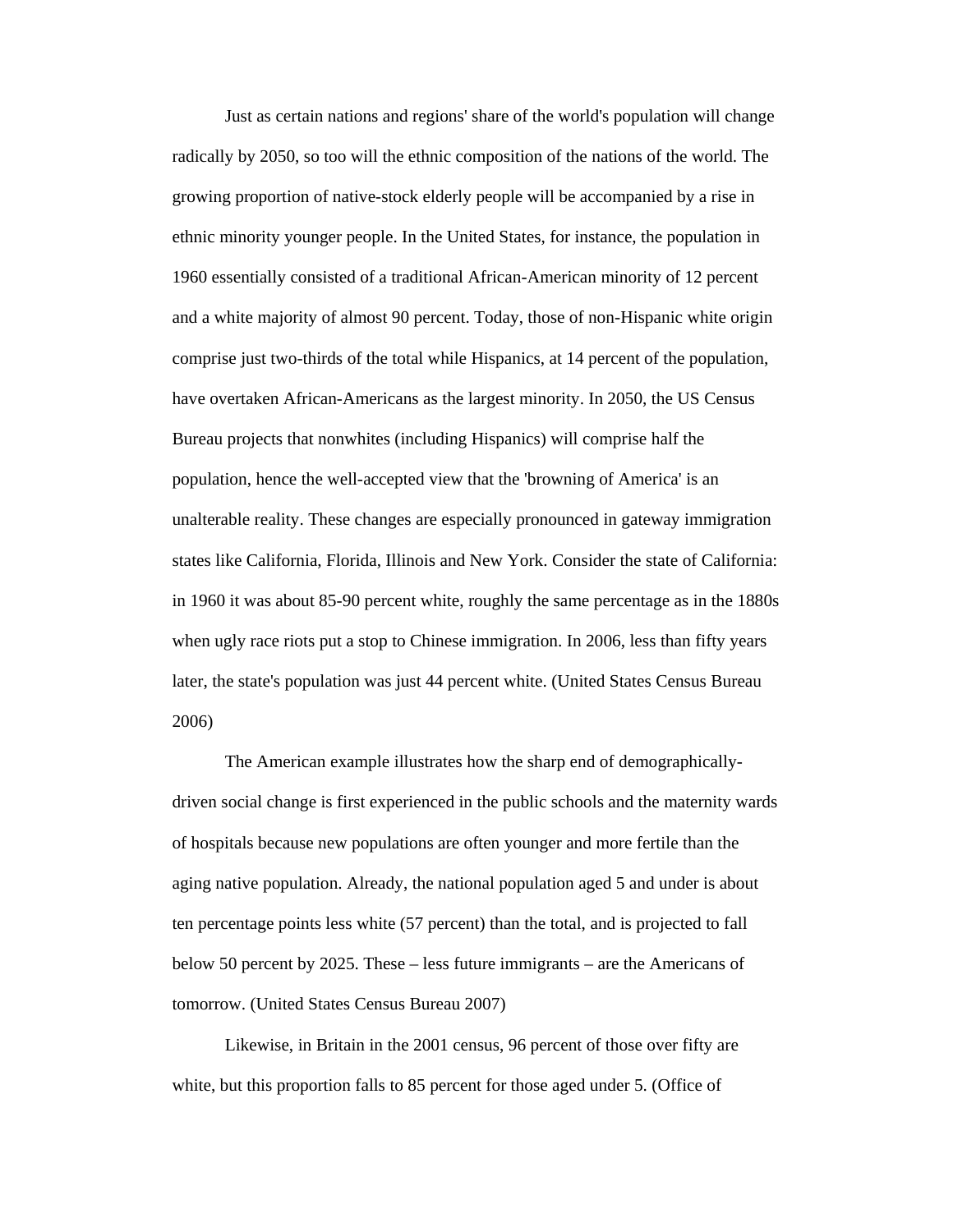National Statistics 2001) In Austria in the same year, Muslims comprised over 8 percent of those under 10 years of age but barely 1 percent of the 50+ population. This multiplier of approximately 8:1 in Islamic strength between younger and older age brackets has held roughly constant across the 1981, 1991 and 2001 censuses. (Goujon et al. 2006) A combination of immigration and fertility is responsible for this pattern.

What of the wider European ethnic panorama? British demographer David Coleman has attempted to summarise projections from national statistics agencies which examine the size of the population of 'foreign' ethnic origin (whether European or non-European) for seven major countries in northwestern Europe.<sup>2</sup> This is an exceptionally tricky task since most European countries do not collect data on ethnicity and religion, only place of birth and parents' place of birth. In addition, Coleman has taken care to provide cautious estimates due to the contentiousness of the subject matter. (Interview with David Coleman, September 2007) With these caveats in mind, Coleman finds that the proportion of foreign origin in the period 2000-2004 ranges from a low of 7.5 percent in Norway to a high of 17.5 percent in the Netherlands. Roughly half of those of foreign origin are from another European country. Again, there is a good deal of variation, with the non-European population largest in Britain and Holland (between 8 and 9 percent) and lowest in Norway (3.4 percent) and Austria (4 percent). In France, the proportion of non-European descent is arguably the highest in Europe, at around 10 percent. (Coleman 2006)

On the one hand, virtually all those of foreign origin, regardless of race, are not members of the dominant ethnic group, and hence would increase the degree of dissonance between ethnic and political boundaries. European foreign populations, for instance, have been the bugbear of xenophobic movements in the early twentieth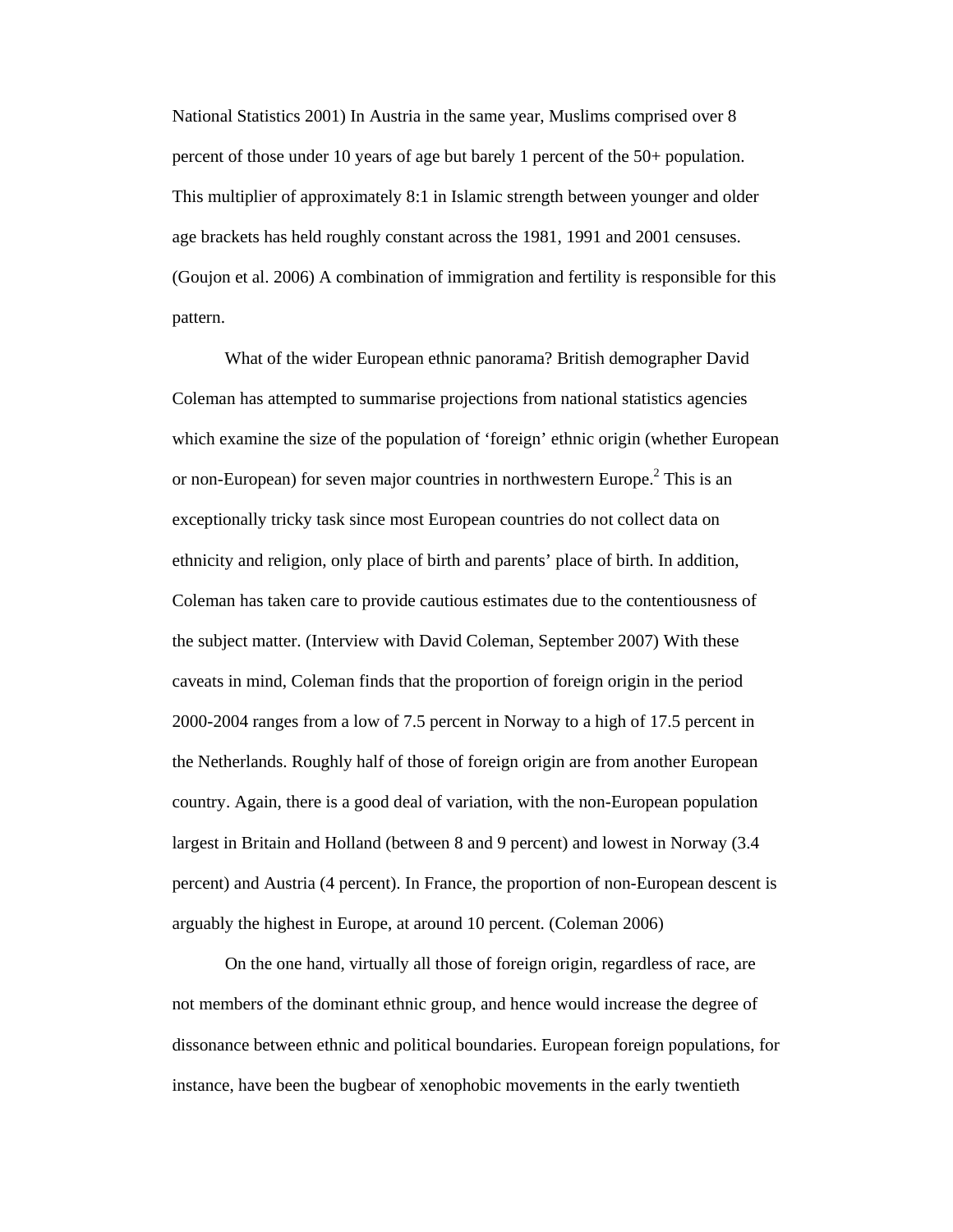century in Austria and Germany (East Europeans and Jews), the United States (Southern and Eastern Europeans), Switzerland (Italians) and Britain (Irish and Jews). The premise of nationalism – especially in its Herderian, 'ethnic nationalist' mode – is to align ethnic and political boundaries, hence all foreigners, regardless of appearance or religion, would present a problem. (Kohn 1994; Smith 1991) On the other hand, European immigrants often share the appearance and religion of the dominant ethnic group, so would be expected to collide less with the wider racial or civilisational identity of members of the ethnic majority. They may also be viewed as potentially assimilable in a way that non-Europeans are not, though it must be stressed that there are strong local exceptions to this rule, as with Albanian immigrants to Italy or Spanish migrants to Catalonia, who are often resented more than North African Muslim immigrants for historical reasons.

Coleman usefully divides his projections into 'western' and 'non-western' totals, largely coterminous with 'white' and 'nonwhite'. Based on this categorisation, he finds that the proportion of non-European origin in 2050 will range from a low of 5.1 percent in Austria to a high of 24.5 percent in Britain, with many countries in the 10-15 percent range. (Coleman 2006: 414) There are several reasons to treat the non-UK projections as highly conservative. Many of the projections cited by Coleman outside the UK assume that the third generation is no longer of foreign origin and has been absorbed by the ethnic majority, which greatly skews subsequent projections. These projections also assume no increase in immigration as a result of an aging population.

What cannot be doubted is that national trends are magnified for urban areas in immigrant-receiving regions. In Amsterdam in 2004, for instance, 49 percent of the city's 739,000 people were of non-Dutch ethnic origin (mainly of Antillean, Turkish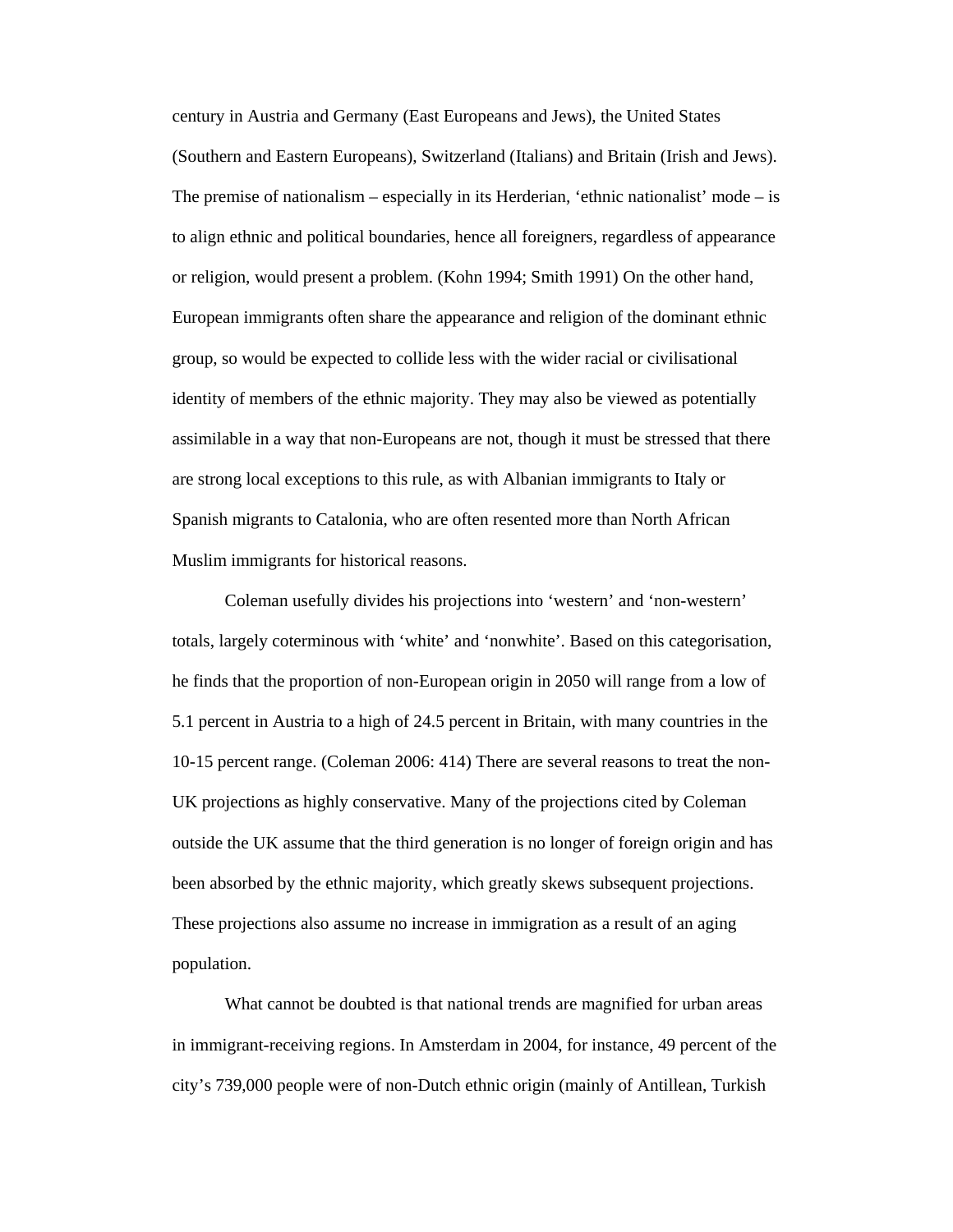and Moroccan descent), a majority among the under-25 population. This in a country with less than 9 percent of non-European origin. (Alexander 2007: 166) In England in 2001, 35 of 239 census districts had at least one minority white ward in the 2001 census. At the city level, Leicester is expected to become the first minority white city in Britain by 2010, with the much larger Birmingham following suit by 2027. (Simpson 2007; *Guardian*, 'Side by Side', 1 January 2001) Often the urban effect is multiplied by the younger age structure of minority populations. For instance, 1 in 5 UK births is to a foreign-born mother (itself more than twice the 8 percent of foreign birth in the total UK population), but in Greater London, the proportion is 1 in 2. (Office of National Statistics 2006) Italy's foreign-born population stood at little over 5 percent in 2004, yet in Rome, a study by La Sapienza University in that year found that 15 percent of mothers giving birth were of wholly or partly foreign origin.<sup>3</sup>

The ethnic population wave takes much longer to reach political institutions since voters and those who run for office tend to be older and require the sense of familiarity with the new society that often only comes from native birth or several generations' residence. On the other hand, if immigrant groups concentrate locally, as with Cubans in Miami or the Irish in Boston, they can rapidly come to dominate municipal or even state offices. Sometimes electoral dynamics favour immigrant voters. Hispanics, for instance, are viewed as a potential swing vote in the United States, since 40 percent voted Republican in 2004. (Guth et al. 2005) They are a strong presence in several large, hotly-contested states like California, so can deliver a significant number of electoral college votes in the state by state, 'winner-take-all' system. This means that the elites of both parties make great efforts to win Hispanic support and back Hispanic policy concerns (such as an amnesty for illegal immigrants) even when this is opposed by the native-born black and white grassroots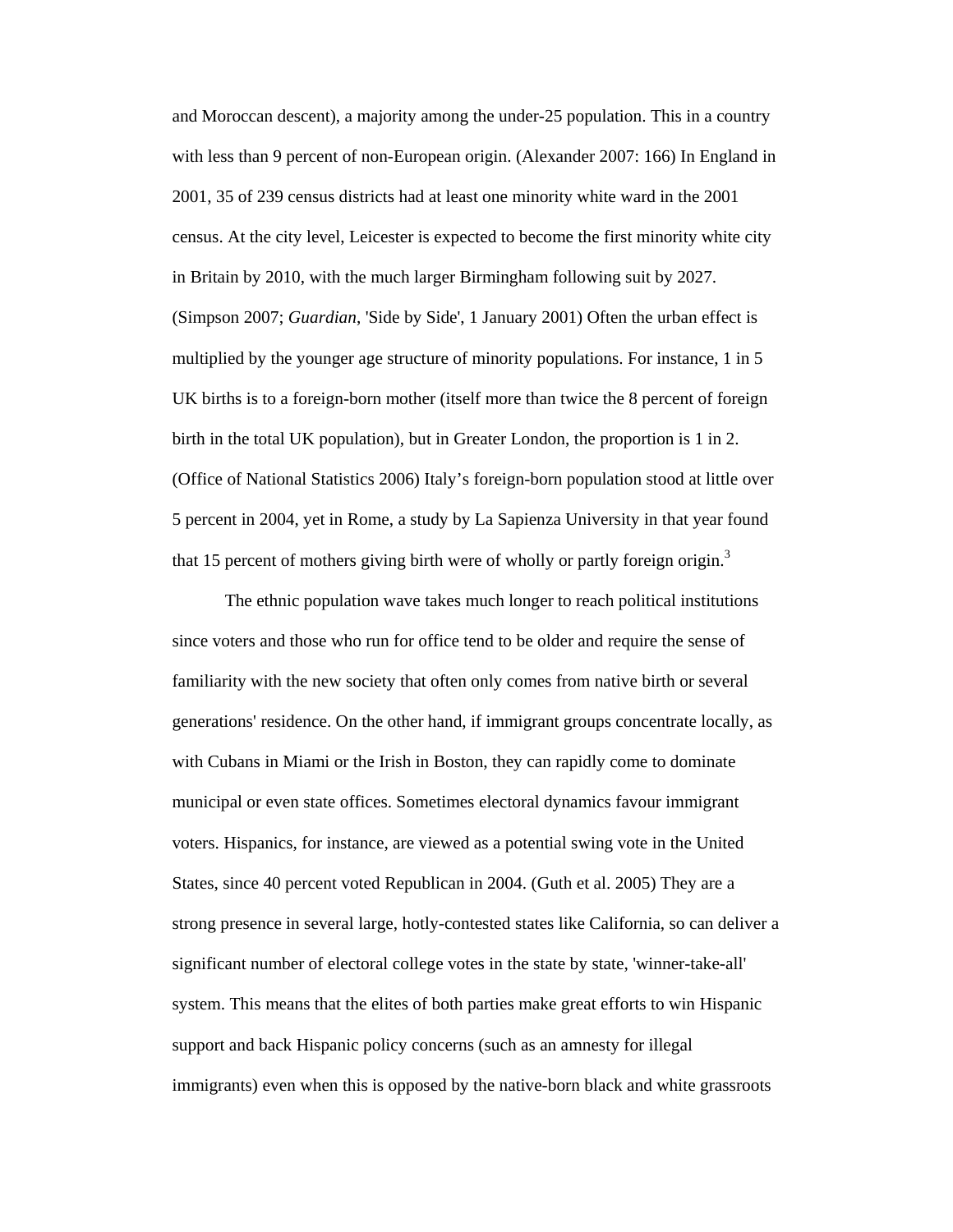of both parties. In countries with an electoral system based on proportional representation (the majority of European democracies), numbers translate directly into political influence, and a minority can jockey for position in coalition politics.

With regard to the demographic processes which are changing Europe, David Coleman recently remarked:

'The processes described and projected here resulting from low fertility combined with high immigration, are significant because they are changing the composition of national populations and thereby the culture, physical appearance, social experiences, and self-perceived identity of the inhabitants of European nations.' (Coleman 2006: 402-3)

Will these changes lead to ethnic violence in western Europe and North America along the lines of what has taken place in the former Yugoslavia, Ivory Coast, Assam or Lebanon? Much depends on the tightness of ethnic boundaries.

 It is noteworthy that immigration of nonwhites has not resulted in the nations of the West bathing in Enoch Powell's dystopic 'Rivers of Blood', largely avoiding serious ethnic conflict between natives and immigrants. This could not always have been predicted. In California in the 1880s, a Chinese population of less than ten percent was enough to serve as the foil for anti-Chinese pogroms and rioting. (Sandmeyer 1939) In the northeastern US, anti-Catholic violence was common until the early twentieth century. The arrival of non-Europeans to Europe after 1950 sparked native responses early on, as with the 1958 Notting Hill riots, directed against West Indians in London. However, most other large-scale violent incidents, where they occurred, involved immigrant grievances or immigrant-native interactions - as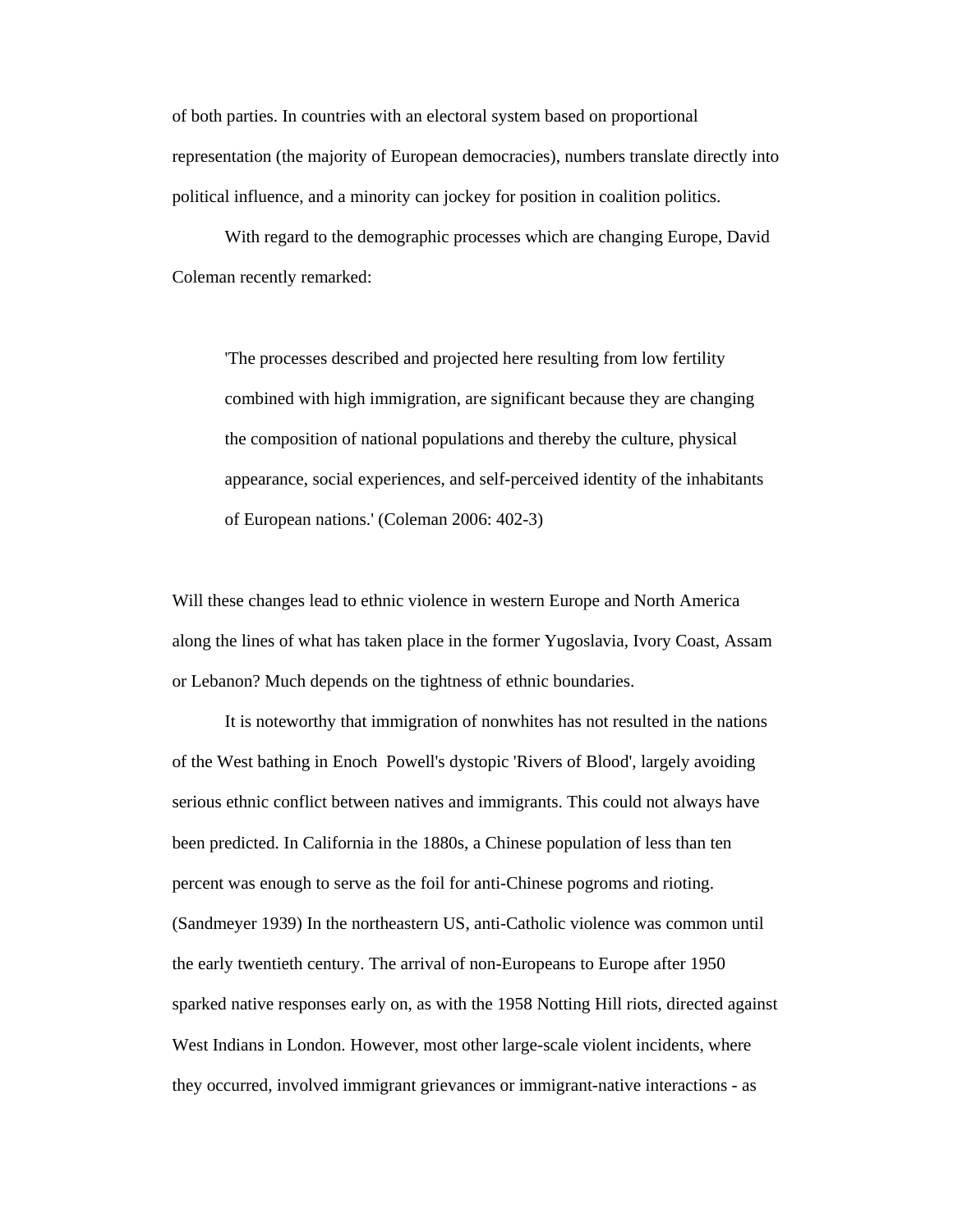with the 1981 Toxteth Riots and 2001 Mill Town Riots in the UK or 2005 Banlieue Riots in France. The exceptions have mainly been isolated small-scale incidents perpetrated by a neo-Nazi fringe.

 The waning of systematic anti-immigrant violence is connected to the more robust egalitarian individualism which spread widely in the 1960s as part of a wave of liberal attitude change. Overtly racist attitudes became less prevalent and the acceptance of inter-racial marriage increased. Identities among members of dominant majorities shifted somewhat, from national identity to lifestyle subcultures. The increasingly fragmented, 'loose-bounded' nature of society helped to soften or even dissolve many ethnic boundaries. Liberalism and equality therefore exert doubleedged effects. On the one hand, they open states to demographic change and empower demographic forces, but on the other hand, they promote an individualism and cultural toleration which erodes the rigidity of ethnic boundaries. The ultimate question therefore is whether the ethnic change introduced by immigration and fertility differences can be dissipated rapidly enough by assimilation and the blurring of ethnic boundaries.

 The quick jump in inter-racial marriage in the West is remarkable. There are now almost as many babies born in the UK to one black Caribbean and one white parent as there are to two black Caribbean parents. In the United States, a third of Hispanic Americans, half of Asians and even ten percent of African-Americans marry out. By contrast, in 1960, less than 0.2 percent of American marriages were interracial. (Kaufmann 2004b: 238) Barry Edmonston claims that mixed-race Americans will make up 20 percent of the total in 2050, and David Coleman adds that the largest racial category in the UK in 2100 will be mixed race. (Edmonston and Smith 1997; Coleman 2005)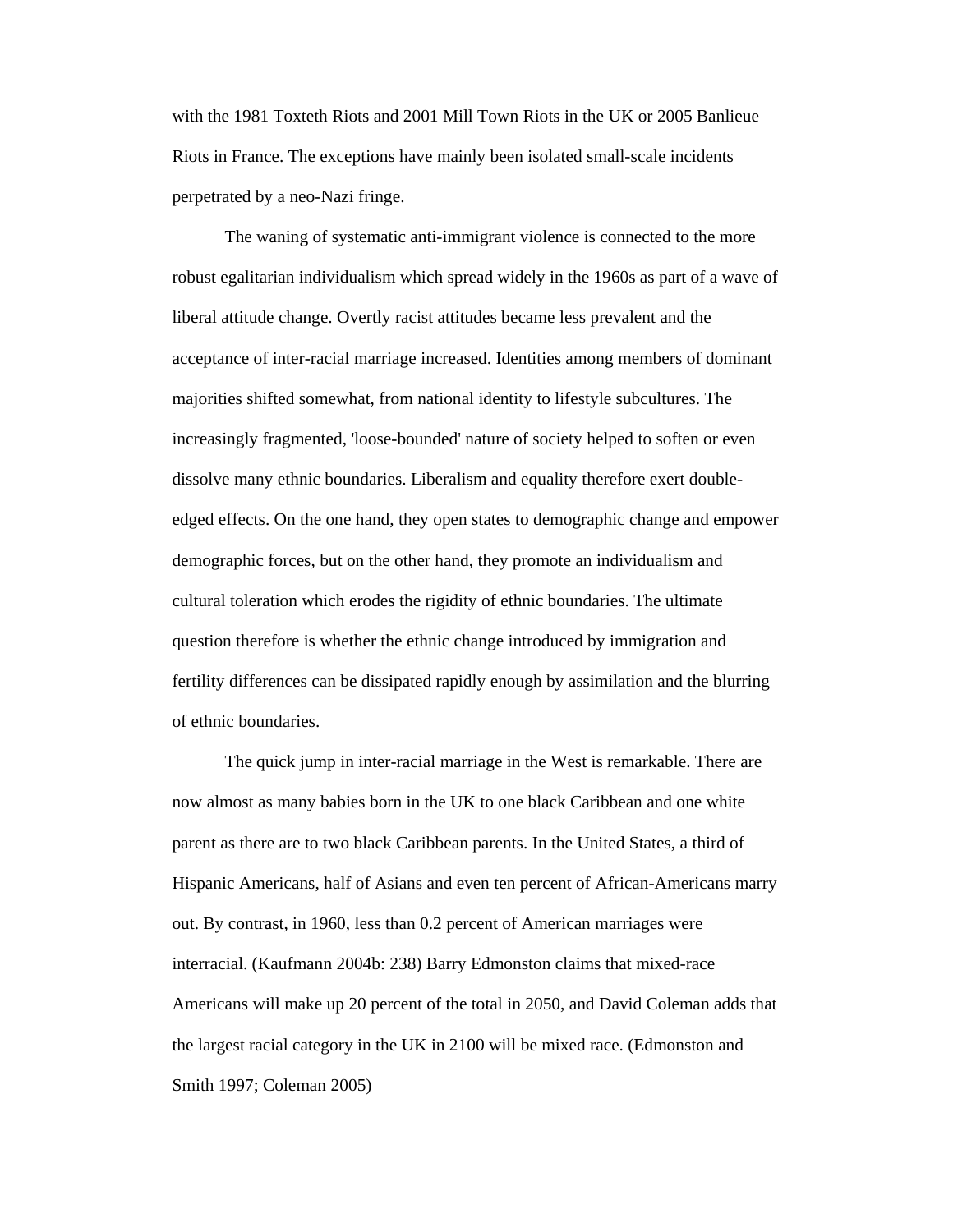Ethnic and Religious Resistance

These statistics are encouraging, but fail to consider the possibility that certain groups may choose not to accept the offer of assimilation. The great British-Jewish emigré sociologist Ernest Gellner developed a theory of nationalism which foresaw the mass assimilation of diverse populations into the official culture of the new nations of post-1789 Europe. He did, however, note the possibility of some groups remaining unassimilated due to 'counter-entropic' traits. These are characteristics which allow ethnic groups to resist assimilation into a dominant culture. Gellner viewed religion as the counter-entropic trait *par excellence*. (Gellner 1983) In the absence of separate political structures or persecution, a group's best chance of survival comes from religion. The Jews of central Europe or Armenian diaspora are two cases in point. A separate religion and set of religious institutions helped to maintain community distinctiveness. Today, Gellner's observations would apply to ultra Orthodox Jews, and also to a much larger population, that of European Muslims.

#### Muslims in Europe

 Data from both the European Values Survey (2000) and European Social Survey (2004) confirm that young Muslims across Europe are as religious as their parents and grandparents. (See figure 1) Figure 2, based on ethnic minority surveys, shows that there is little or no decline in religious observance between immigrant (solid bar) and British-born (bricked bar) Muslims. The reverse seems true of East European and Afro-Caribbean Christians, who experience high secularisation between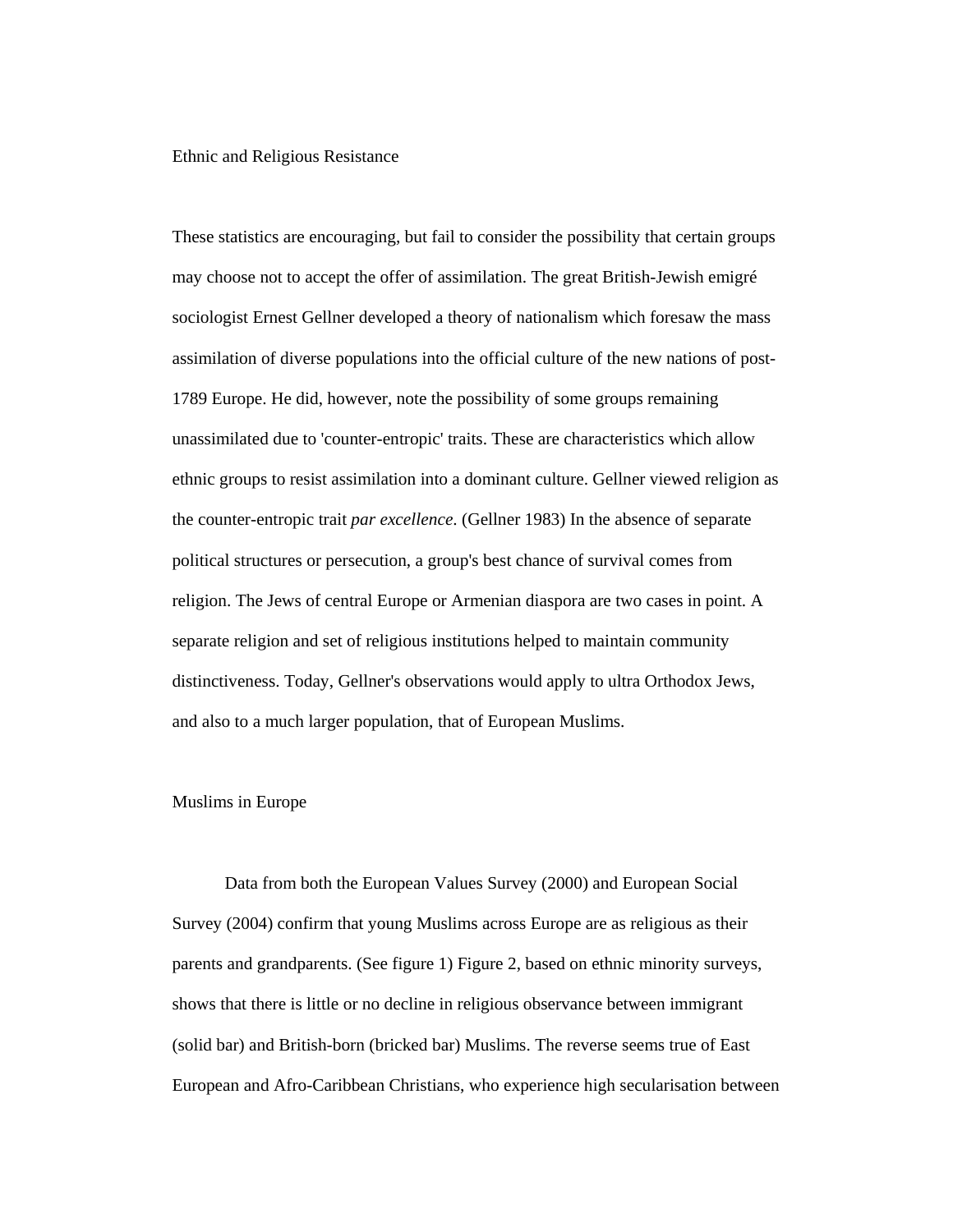the first and second generation. Ethnic minority surveys from Holland show similar patterns, this time among largely North African and Turkish (rather then Indian subcontinental) Dutch Muslims. (Van Tubergen 2006)

# **Figure 1.**



Source: European Social Survey 2004. N.B. Muslims comprise just over 3 percent of the sample, in this instance drawn from ten countries: Holland, Britain, Ireland, France, Denmark, Sweden, Norway, Iceland, Belgium, Spain.

**Figure 2.**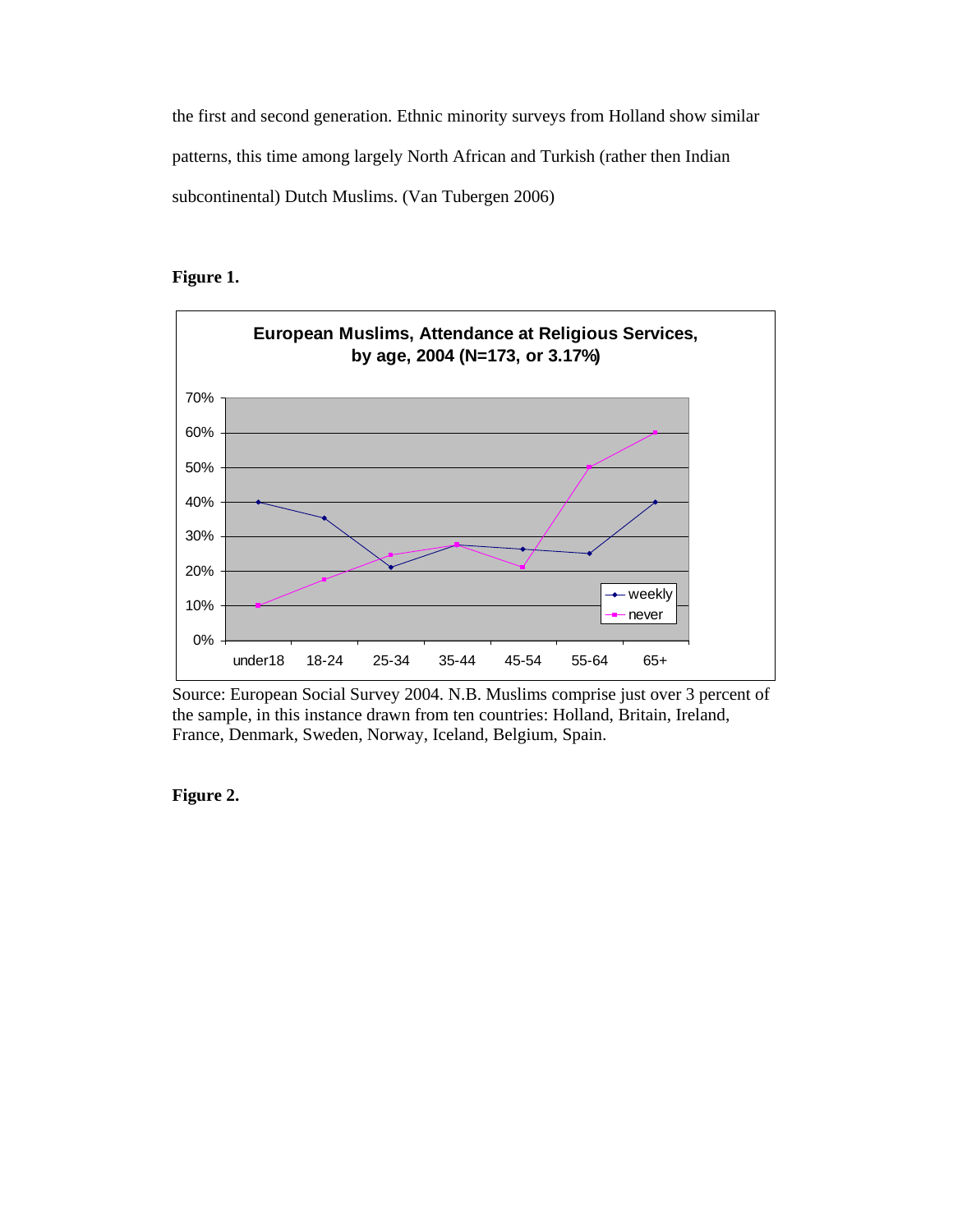

Sources: (Office for National Statistics and Home Office 2005; Home Office 2003) Note that 'BP' designates Bangladeshi and Pakistani, and 'Afro' refers to African and Caribbean.

The second generation appears to be holding the line against assimilation in other ways. Consider the high endogamy rates of Muslim ethnic groups (i.e. Bangladeshi, Pakistani) in the UK. (See figure 3) Inter-marriage between Muslims and non-Muslims in Britain remains rare - less than 10 percent of couples which include a Muslim are religiously mixed, though it should be noted that Sikhs and Hindus (both from the Indian subcontinent) have similar endogamy rates. (Office for National Statistics 2001) This is reinforced by the Islamic practice of returning to the home country (i.e. Pakistan, Bangladesh, Turkey, Morocco) to find a spouse. Often such marriages are arranged by the family. These statistics on intermarriage and secularisation contrast sharply with the far more assimilationist behaviour of black Caribbeans and East Asians in Holland and Britain. Black Africans, for instance, are a relatively recent, heavily foreign-born group, yet, already, 1 in 3 couples involving a Black African is a mixed marriage (largely with white British Christians). Thus we seem to have two paths emerging in Europe: an assimilationist path for blacks and East Asians, and an ethnic retention path for most Muslim ethnic groups (as well as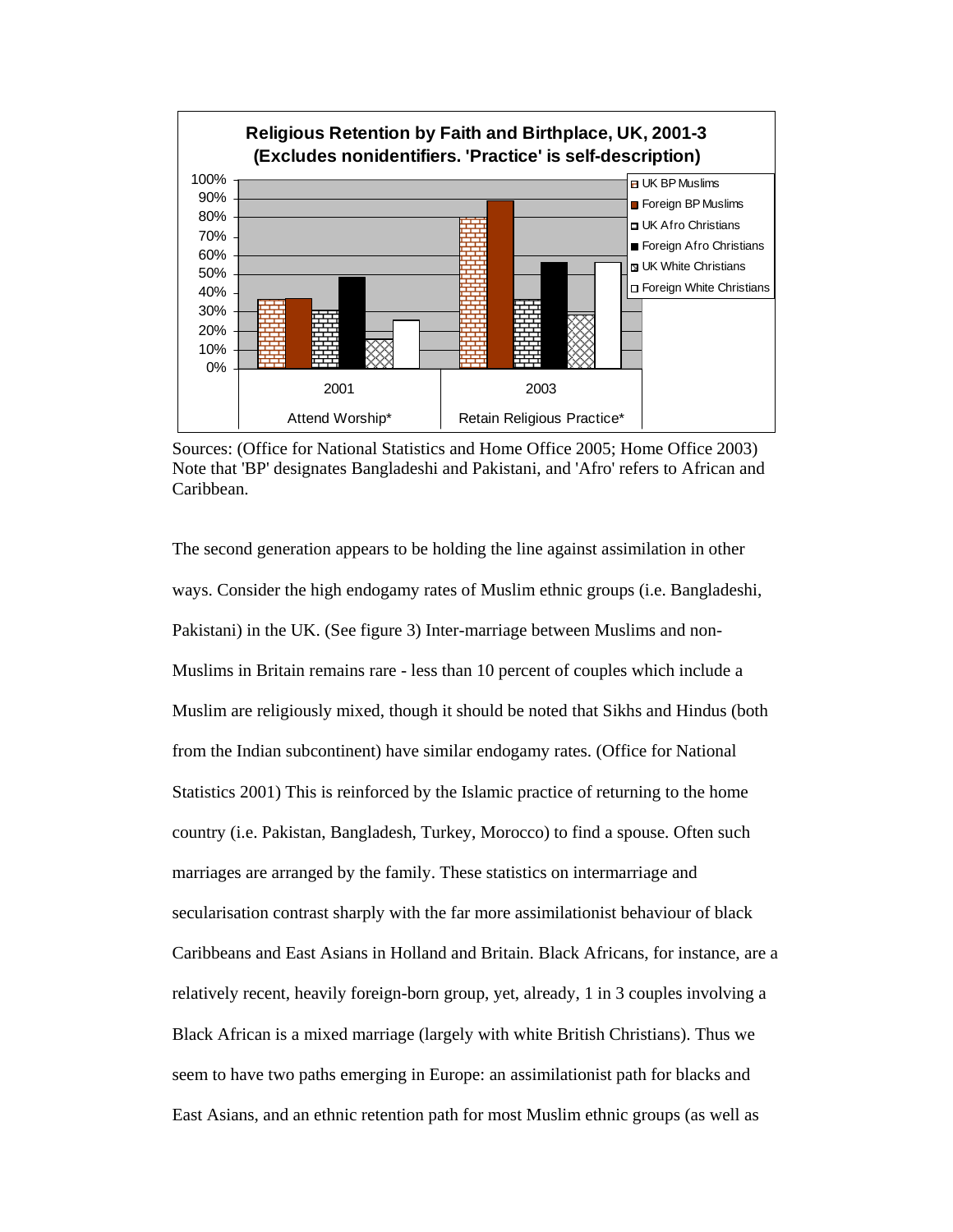Sikhs and possibly Hindus), and one cannot simply assume that the all groups will converge toward assimilation.

# **Figure 3.**



Source: ONS Longitudinal Survey (UK 2001 Census).  $N = 3558$  B Caribbean, 2061 Chinese, 2710 B African, 8798 Pakistani, 3298 Bangladeshi.

Projections of Europe's Muslim Population

 Before we can arrive at a sense of the size of Europe's future Muslim population, it is useful to examine the picture as it stands today - using survey-based estimates from single country studies, as well as census data from those nations where a religious question is asked (U.K., Switzerland, Austria). We can see that in all western European countries (apart from France), the proportion of Muslims is currently in the 3-5 percent range. (See figure 4)

# **Figure 4.**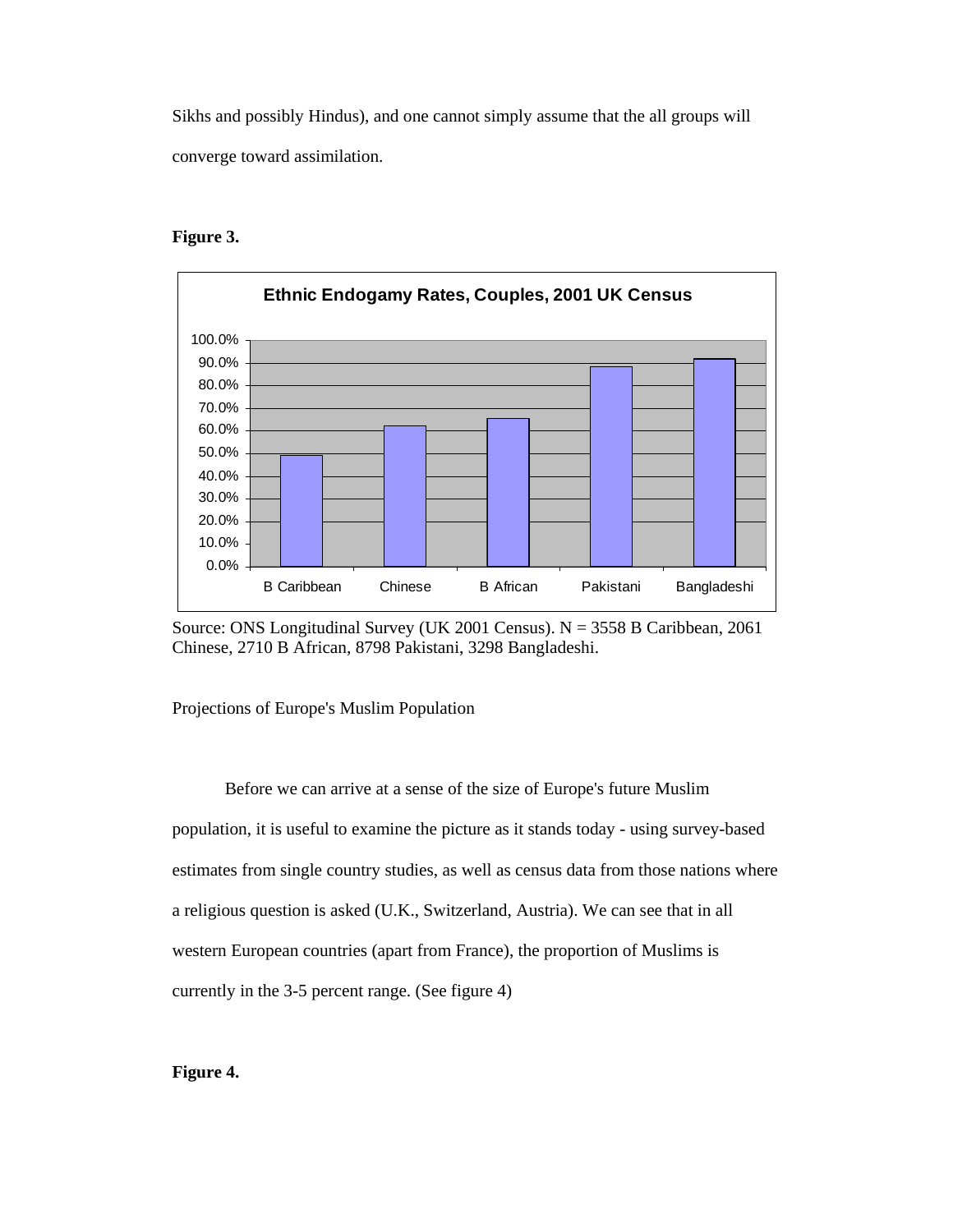

Source: (Maréchal 2002)

Austria and Switzerland are the two nations with the best and longest-running religious census data. Luckily, they sit very much within this band of western European countries and so we can use projections of their Muslim populations as a proxy for the rest of western Europe. But first, a brief note on our methods.

# *Research Methods*

These are scenario-based cohort component projections. We have considered probabilistic projections, but feel that they consume too many resources and do not measurably add to the results. Projections are based on five religious categories: Protestant, Catholic, Muslim, Other Religion and No Religion. A key input into any multi-state projection is religious switching trends such as the secularising trend from Christianity to No Religion, or conversion from Catholicism to Protestantism. We also derive an age structure and base population for each category, as well as a total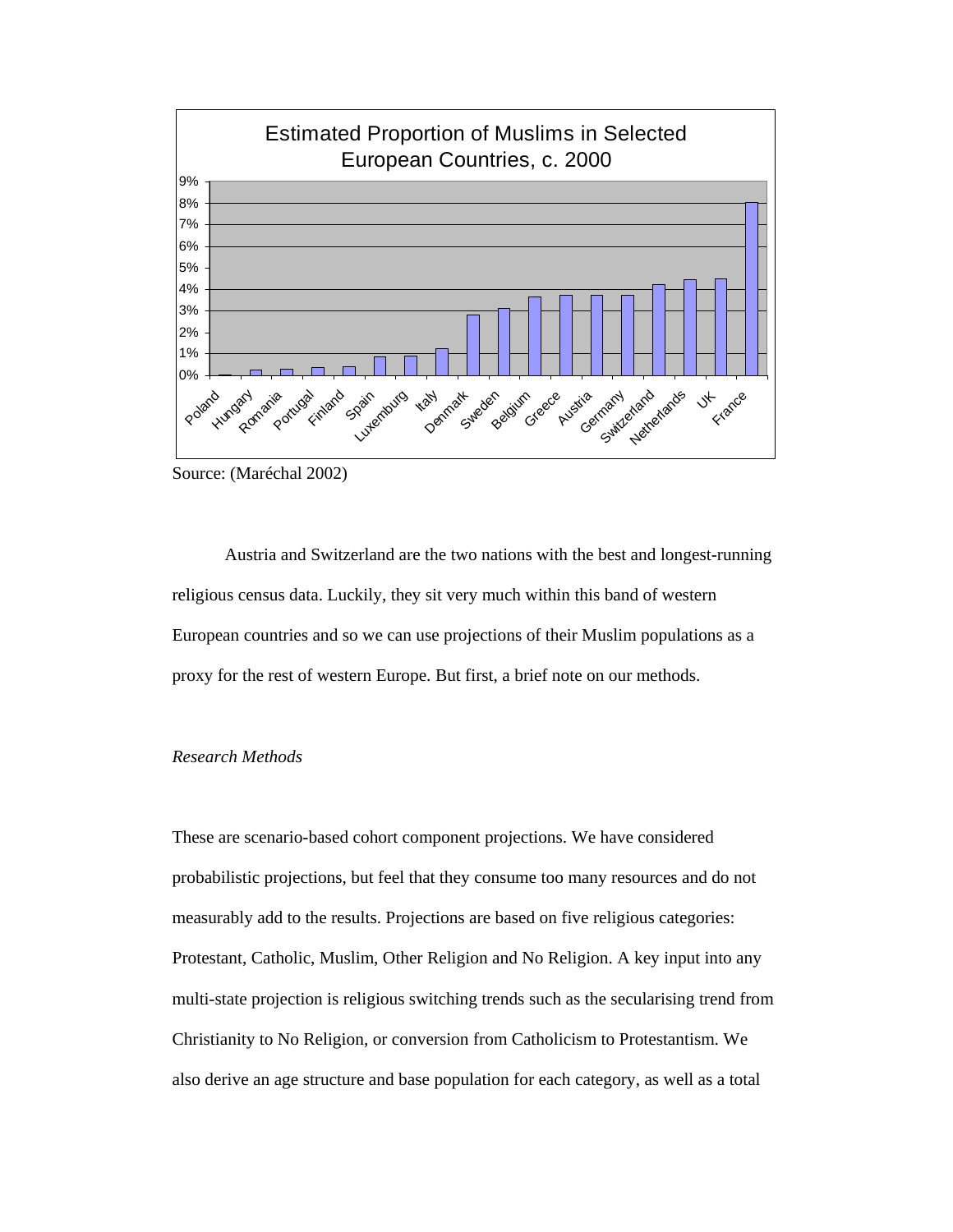fertility rate for each. All of the above data comes from the census. Finally, the impact of immigration forms a crucial part of the projection. This requires attention to migration data, estimates of which are available from EuroStat. Eurostat data are only provided on the basis of the nation-state origin (i.e. birthplace) of immigrants rather than their religious or ethnic origin. However, immigrants' religious denomination and ethnicity is approximated from source country characteristics, as is immigrant fertility.

#### Results

Fertility is a factor that remains important even in the absence of immigration. The Muslim total fertility rate in Austria in 1981 was 3.09 children per woman as against a population average of 1.67. In 1991, the ratio was 2.77 to 1.51. In 2001 it stood at 2.34 to 1.32. Thus even as Muslim fertility has declined, the continued plunge in the fertility rate of the dominant Austro-German ethnic group has maintained differentials. We should expect to hit the floor of native Austrian fertility soon, in which case Muslim fertility will begin to converge with that of other Austrians. There is considerable evidence that native-born Muslims have significantly reduced fertility as compared with immigrant Muslims. Yet even with fertility convergence, the young age structure of the Muslim population will propel its growth, such that by 2050, they will comprise at least 14 percent of the Austrian population.

However, this assumes net immigration does not rise outside its current range of 19,000-28,000 per year. But the aging Austrian population could necessitate larger inflows of immigrants to cover rising pension costs and labour shortages, and this migrant stream may include a significant component of Muslims who will bring their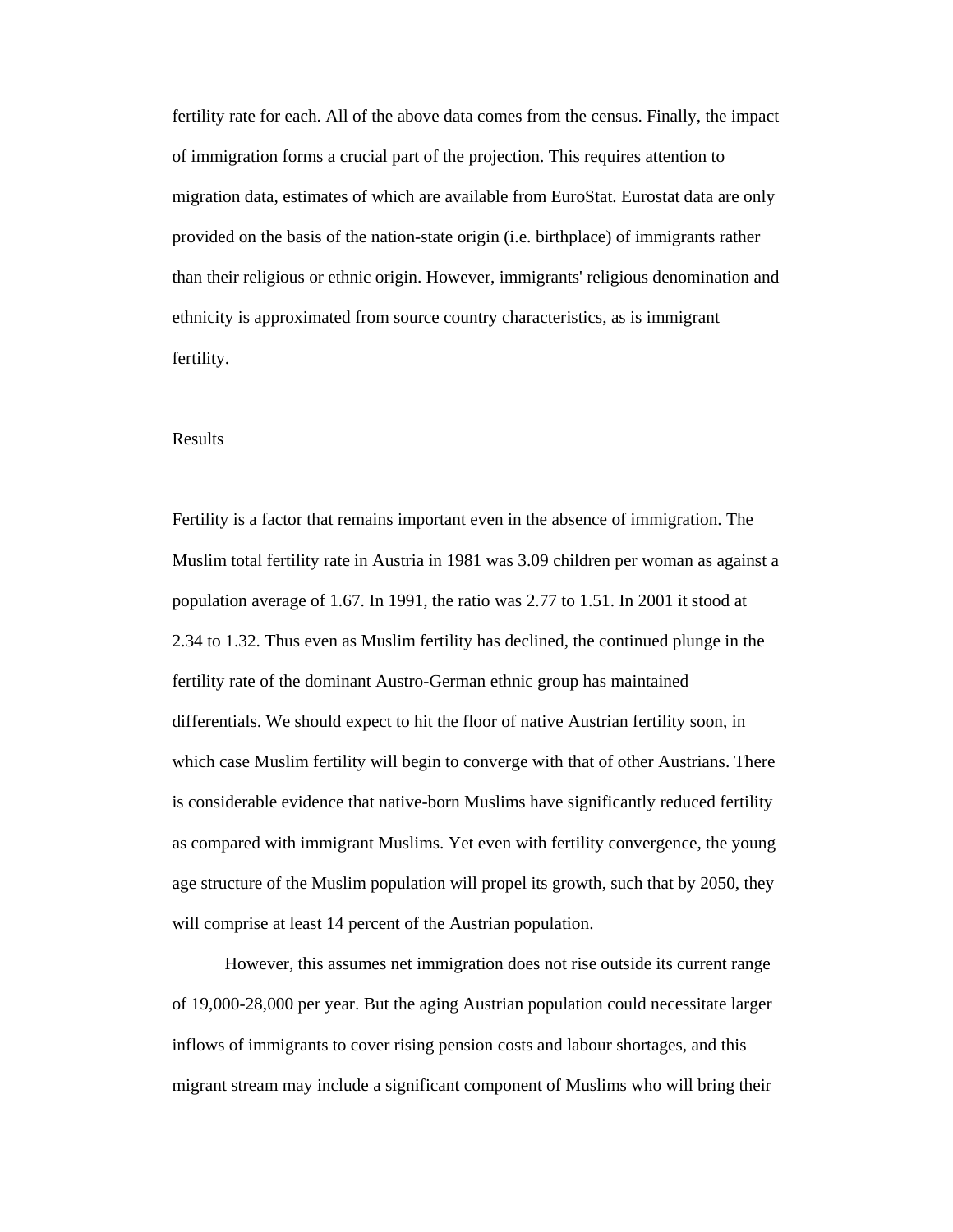higher immigrant fertility with them, forestalling fertility convergence and continuing to drive ethnic change. If we allow for continued low Muslim secularisation and a high Muslim component to the immigration flow, the proportion could reach as high as 25 percent by 2051. However, if we stick with the conservative estimate of 14 percent Muslim in 2050, the proportion Muslim in Austria in 2025 will be approximately 9-10 percent. (Goujon et al. 2006) This is somewhat higher than the figure currently obtaining in France. The same (conservative) projections place the Swiss figure at 10 percent in 2050 and just 7-8 percent in 2025, i.e. around the current French level.

**Figure 5. Austrian Muslim Population Projections, 2001-2051** 



Source: Goujon et al. 2006.

Recall the 5 percent non-European origin figure cited by Coleman for Austria in 2050. The Goujon et al. study – unlike Coleman's excellent summary – is an independent projection. It uses the most advanced demographic methodology and is based on official census and migration data. With this in mind, we need to revise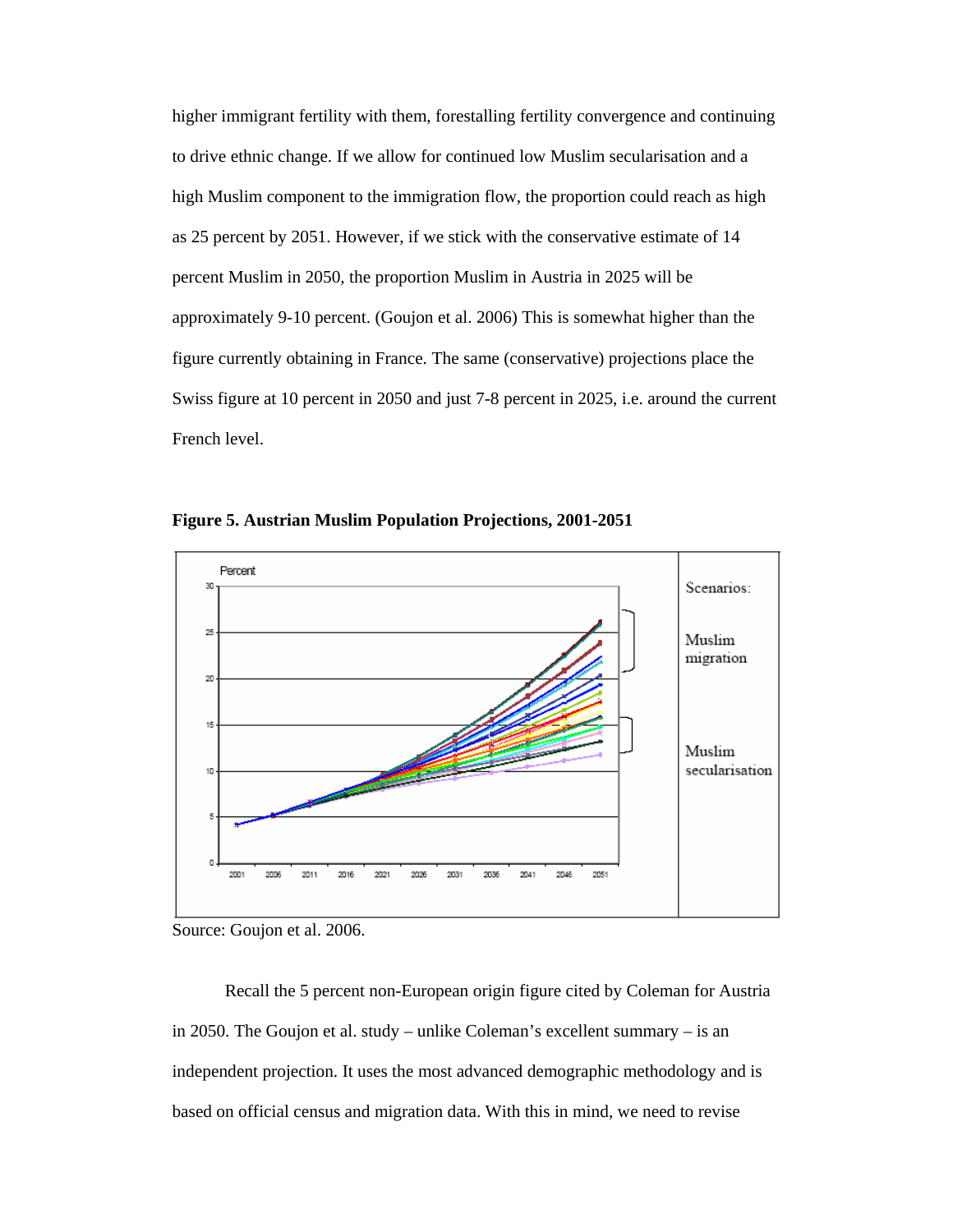Coleman's estimates - based on official forecasts - upward to place the Muslim populations in major western European countries in 2050 in the 10-15 percent range, with a maximum range of 25 percent. Future work, substituting data from the European Social Survey (ESS), European Values Survey (EVS) and single-country ethnic minority surveys for non-existent census data and flawed official estimates, is ongoing to establish more precise trajectories for individual European countries and the continent as a whole. However, based on the Austrian and Swiss studies, our best guess for 2025 is a western Europe with a Muslim population in the 7-8 percent range, similar to the current proportion of Muslims in France.

#### Political Effects

### *Domestic and Electoral Change*

Studies of non-European immigrants in Europe suggest that this group tends to vote for left-wing parties, but has more conservative social attitudes than the host society (Dancygier and Saunders 2006). The same profile characterizes Hispanic immigrants in the United States, who tend to vote Democratic while holding conservative moral and religious beliefs. Despite this identical profile, the two groups have been approached very differently by conservative parties in their respective societies. In Europe, conservatives have campaigned on a platform of tighter immigration controls and the defence of national identity. In the United States, by contrast, the Republican Party has made a concerted effort to reach out to Hispanic immigrant voters by connecting with their moral conservatism. Thus the Republican elite under George W. Bush and his chief strategist Karl Rove has strenuously tried to downplay and contain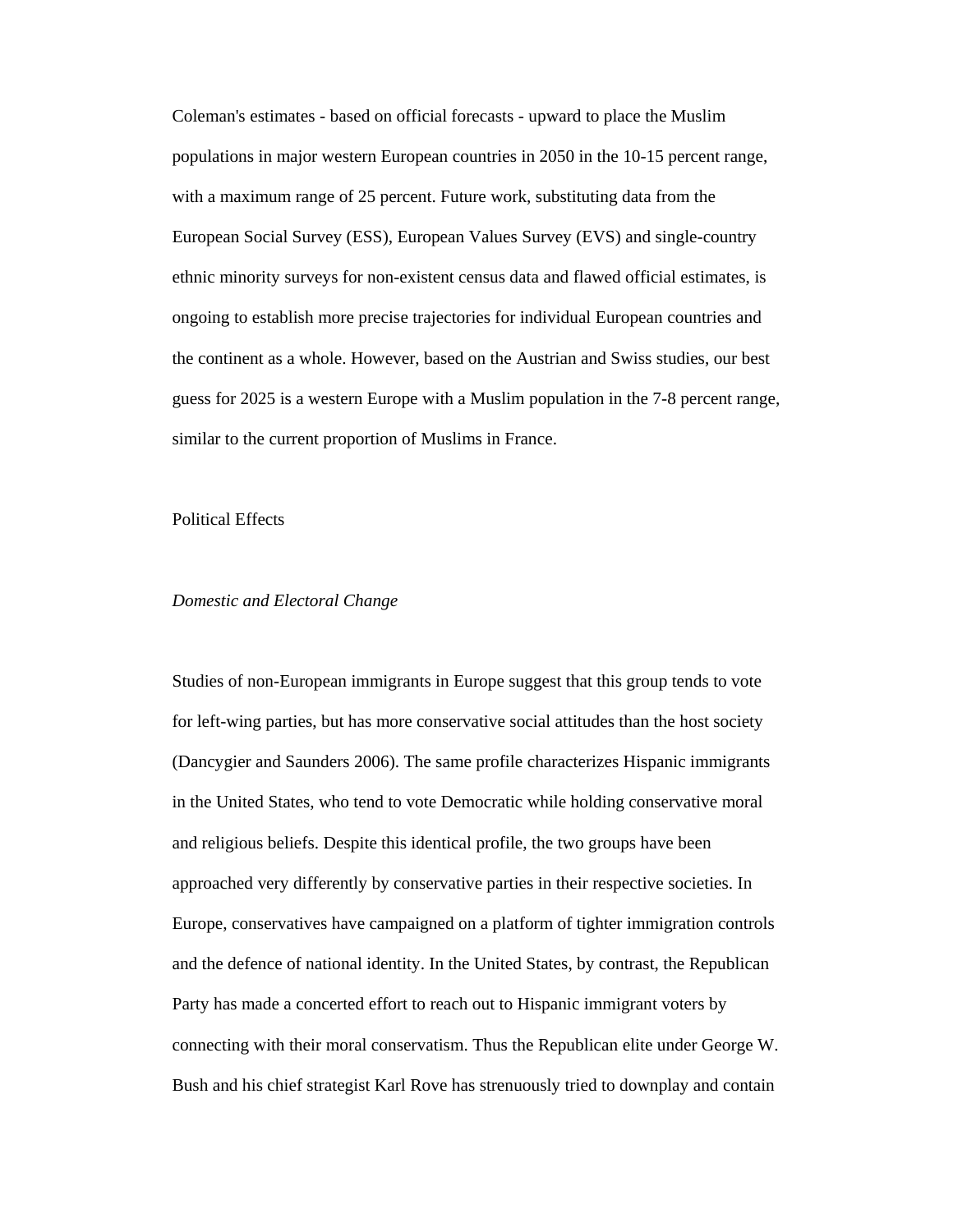the party's anti-immigrant 'paleoconservative' wing so as not to alienate Hispanic voters. For instance, Bush has tried to introduce an amnesty for illegal immigrants and has largely avoided taking a strong position on bilingual (i.e. Spanish) education. The religious right, namely the Christian Coalition, joined Bush by promoting a generally pro-immigrant message that embraced both Hispanics and religious Muslims (Kaufmann 2004b).

This reflected an American society in which an interfaith religious coalition was forming. 'If my argument is correct,' argued Robert Wuthnow, 'the major divisions in American religion now revolve around an axis of liberalism and conservatism rather than the denominational landmarks of the past' (Wuthnow 1989: 178). The strategy worked in 2004, with Bush netting 40 per cent of the Hispanic vote and a majority of the votes of both American-born Hispanics and the significant Hispanic-Protestant population (Guth et al. 2005). Prior to 9/11, the Republicans also won a majority of the Arab-Muslim vote. The Republican elite has managed to keep the idea of an amnesty for illegal Mexican immigrants alive even today, despite strong congressional Republican opposition.

Therefore, what we see is that American conservatism is religious and transethnic in appeal, while European conservatism has been nationalist and mono-ethnic. Unlike its American counterpart, the European right has downplayed religious themes so as not to alienate secular white nationalist voters. The American population is about 30 per cent non-white, and the US electorate is around 15–20 per cent nonwhite. In Europe, these proportions are far lower, with non-white voters accounting for well below 5 per cent of the electorate in most countries. What will happen as the proportion of visible minorities (notably Muslims) in the European electorate rises? One possibility is that European conservative parties will strengthen their current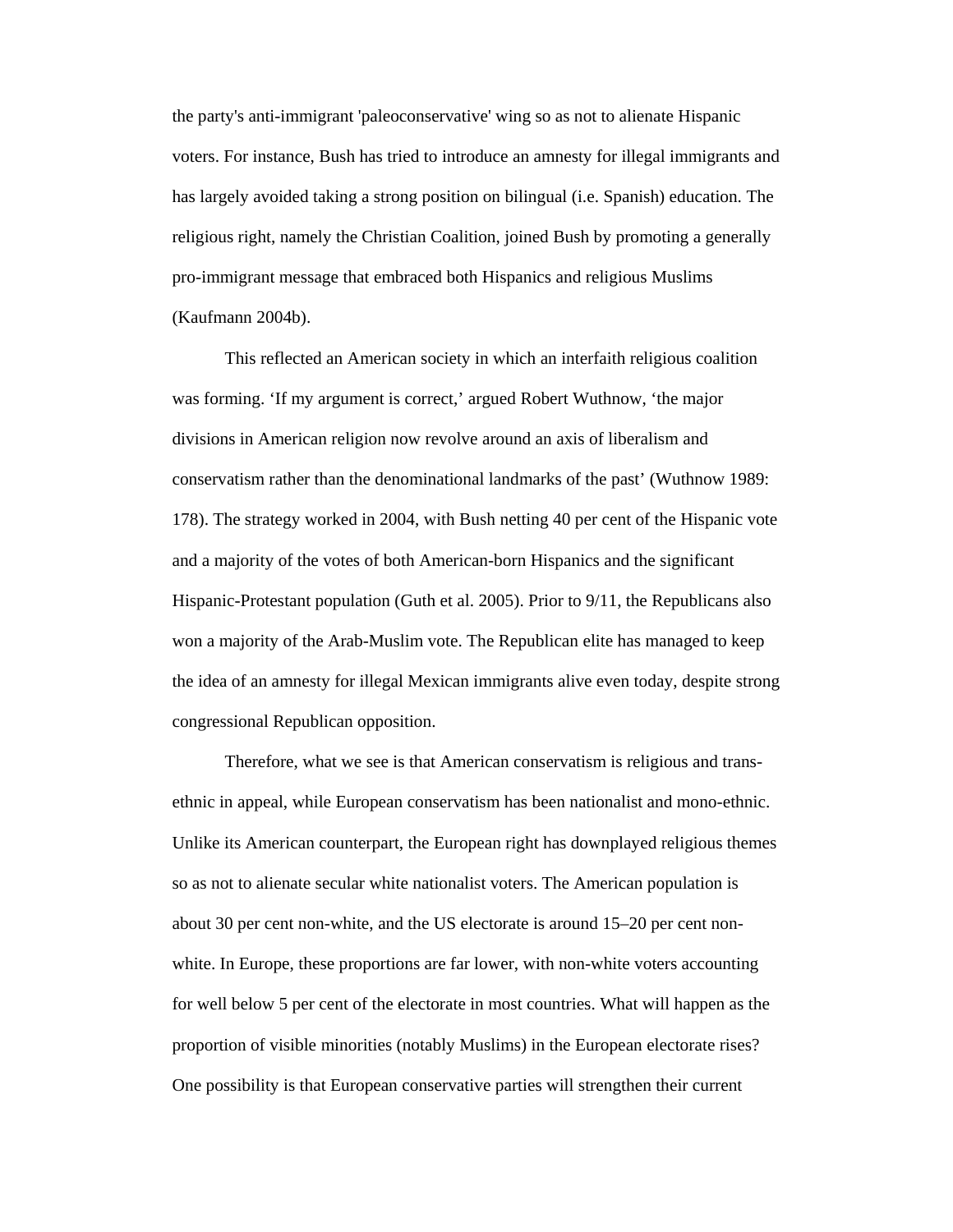emphasis on defending dominant-group ethnicity by promising tighter immigration controls and a more vocal defence of national identity.

By contrast, a more 'American' option would involve conservative parties attempting to capture 'moral traditionalist' voters among immigrants (and their descendants) by stressing religious and family values and downplaying anti-immigrant themes. Is this as fanciful as it seems? Consider the shift in American politics: much of American political history has been dominated by a Protestant-Catholic cleavage (along with the familiar Black-White and North-South divides). However, this began to change after 1945 when anti-Communism and religiosity became more important than anti-Catholicism (and antisemitism) in defining the country. In Western Europe, the slow rebound of the white religious population after 2050 will make it more likely that religious Christians and Muslims may join forces in opposing secular Europeans. (Kaufmann 2007) So it is certainly possible that the main fissure in European politics could shift from ethnicity to religion, although this is probably a longer-term development.

In the medium term (to 2050), we are probably going to see an increasing polarization between the ethnic majorities of Europe, who largely identify with secular nationalism, and Muslims, who tend to be religious and anti-nationalist. This will put a strain on tolerance and democracy in many Western European societies, highlighting the difference between a multicultural liberalism based on the toleration of group rights and a classical liberalism based on individual rights. In many ways, we already see this in debates over multiculturalism and the degree to which a liberal society can tolerate group practices (such as arranged marriages) that violate liberal individualist norms. The objections to group rights currently revolve around the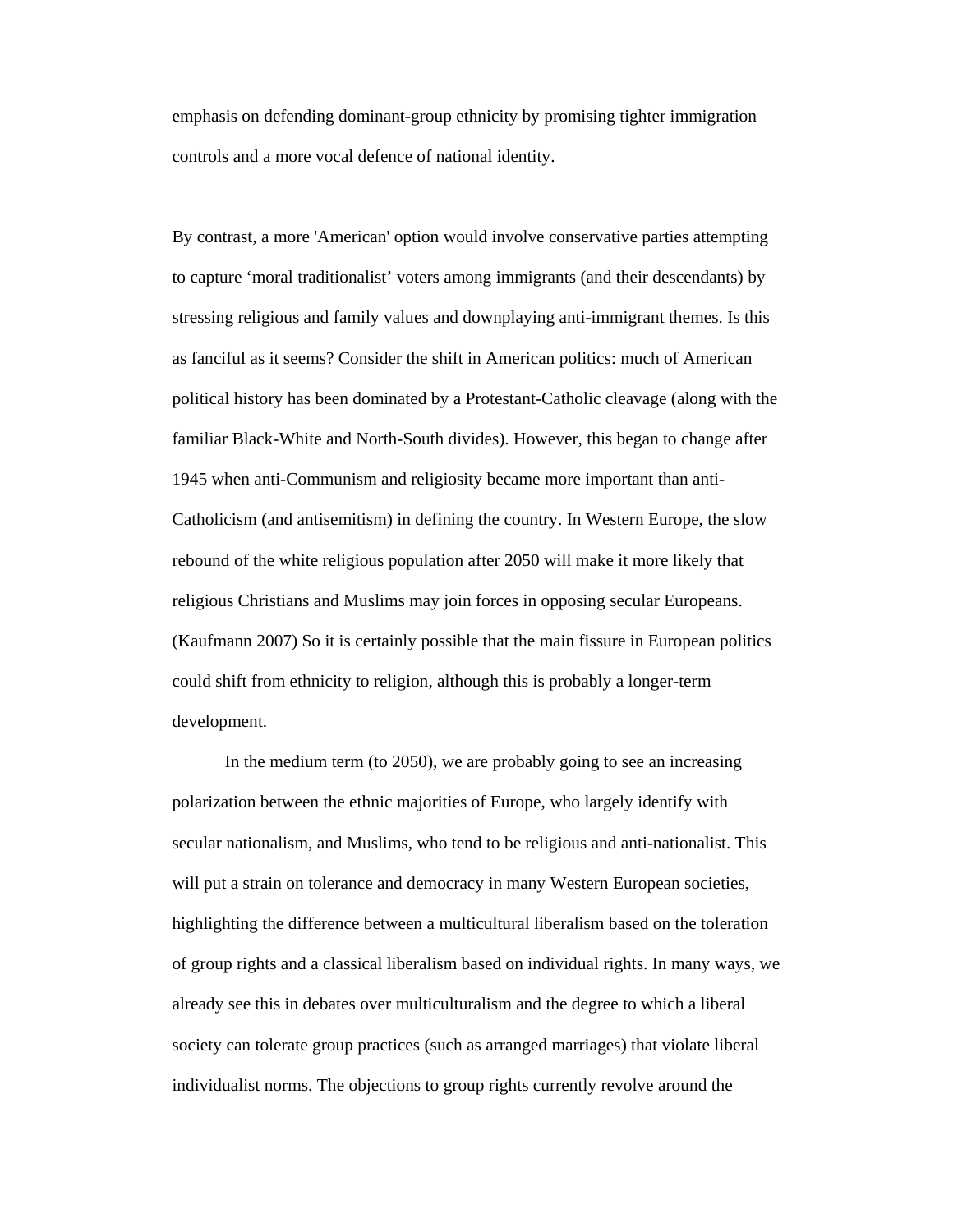ethical ideals of liberal individualism. Yet these universal ideals are also markers of dominant-group identity that distinguish the ethnic majority from less individualistic groups like Muslims. So the conflict is ethnic as well as ethical.

Low rates of Muslim intermarriage and secularization will lead to more conflict in relations between Muslims and the dominant ethnic groups in the states where they reside. On the other hand, the high degree of assimilation and secularism associated with Afro-Caribbean groups will mean that these groups should experience lower levels of discrimination. On the face of it, the idea of conservative Muslims and Christians forming a coalition seems absurd. But let us not forget that the Republicans managed this balancing act in the United States prior to 9/11. It becomes possible because politics is local, and so long as conservative Christians and Muslims largely inhabit different constituencies, party machines can insulate these groups from having to face each other and can mobilize them against liberals/secularists instead.

This is the essence of 'resource mobilization theory,' which stresses the need to allow ideological diversity across local party organizations. Others speak of a 'franchise model' of party organisation which achieves similar objectives. (Carty 2002; McCarthy and Zald 1977) In Britain, for instance, the Labour Party allows conservative Muslims to dominate some Labour constituencies while feminists, gays or white male trade unionists dominate in others. The party prevents these glaring contradictions from fragmenting support by devolving divisive policy debates to the local level and ensuring unity around more general goals at the national level. The Tories could do likewise with Christians, Muslims and Orthodox Jews. The result, however, would be a widening moderate/ultra-Orthodox split within the Jewish community that mirrors the secular/Christian divide within the majority ethnic community.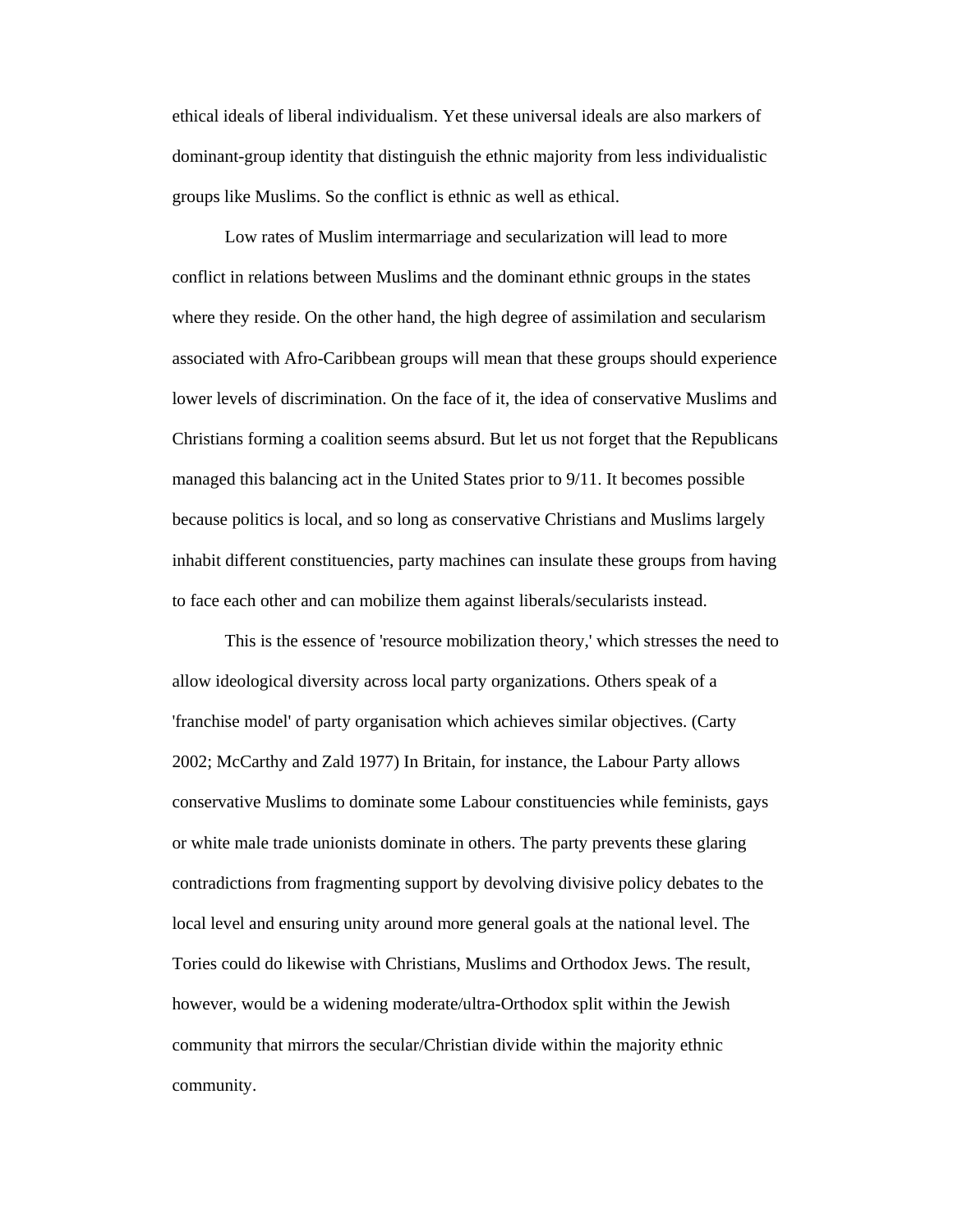Of course, much can change. Muslims may begin to assimilate more quickly and immigration could slow down or change its source. The 'war on terror' might abate. However, the greatest likelihood is that ethnic cleavages will become more important in Western European politics as the Muslim minority grows. In the long term, immigrant religiosity and new electoral calculations by European conservative parties could allow religiosity to displace ethnicity as the major cultural divide in society. This would see religious Christians and Muslims unite against the secular population. Precisely such a shift, from ethnic to religious conservatism, took place in the United States in the second half of the twentieth century.

However, current trends would suggest that this is unlikely to occur in Europe before 2025. Indeed, this equation is complicated by the fact that - unlike the USA the colour line bisects that of faith, with religion (of all stripes) increasingly becoming identified with immigrants. Already, 55 percent of London's Christians are nonwhite and more attend Mosque each week than Church of England services. ("UK Mosque Goers to Double Church Attendance: Study", September 4, 2005) Immigrant-stock African Christians and Asian Muslims rub shoulders in London's deprived neighbourhoods and schools and may come to identify a set of common interests which a left-wing party could tap into. This may allow for a reverse situation to that of the United States - in which Europe's ethnic majorities mobilise as defenders of the secular 'faith' of the Enlightenment against both nonwhite Christians and Muslims. On the other hand, African Christians may use their Christianity and higher integration rates as a bridge to social mobility. The fact that more white English identify as 'Christian' in high-Muslim areas in the Midlands and North of England might allow a conservative party to construct a coalition of nonwhite Christians and 'traditionalist' minded white nominal Christians against a Muslim 'threat'. (Voas and Bruce 2004)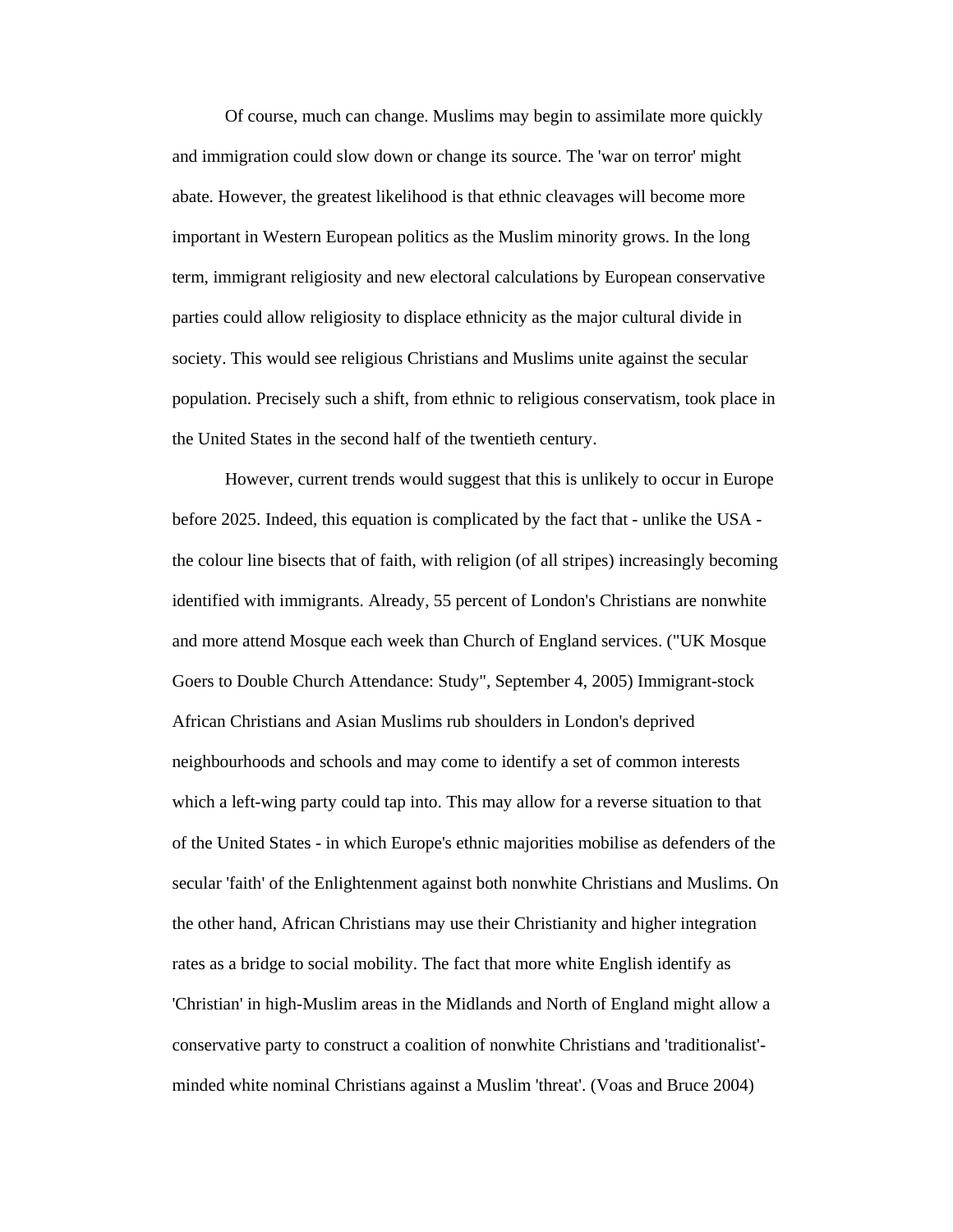Foreign Policy Implications

 The deficiencies of traditional Realist and Liberal Internationalist paradigms in International Relations spawned the emergence of constructivism in the 1990s. (Checkel 1998; Mearsheimer and Walt 2006) Whereas traditional theories viewed national interests as a 'black box' whose motivations were political or economic in nature, constructivism places the accent on cultural identity as a driver of foreign policy. Here the domestic context is extremely important in shaping the content of national 'interests'. Studies have shown that ethnic or nationalist dynamics can readily alter the content of state interests away from what seems 'rational' from a purely economic and geostrategic point of view. (Mearsheimer and Walt 2006; Snyder 2000; Shain and Barth 2003) Many African states, for instance, have fomented secession among neighbours for ethno-political reasons despite the risks this poses to their own political stability. (Saideman 2001) Ethnic or religious minorities which maintain their boundaries and communal identity can thereby serve as domestic influences on the foreign policy of both their homeland and host society. Where communal mobilisation and shared ethnic aims are strong, and where target political systems are democratic or susceptible to financial influence, diasporas can exert important policy leverage. (Shain 2003) Today, the technologies of globalisation - satellite television, the internet, money transfers and cheap flights - can strengthen intra-diaspora ties. In recognition of this, many homeland governments have extended dual citizenship to their expatriates and even created departments dedicated to cultivating diaspora links. (Eriksen 2007; Huntington 1996: ch. 11; Huntington 2004: ch. 10)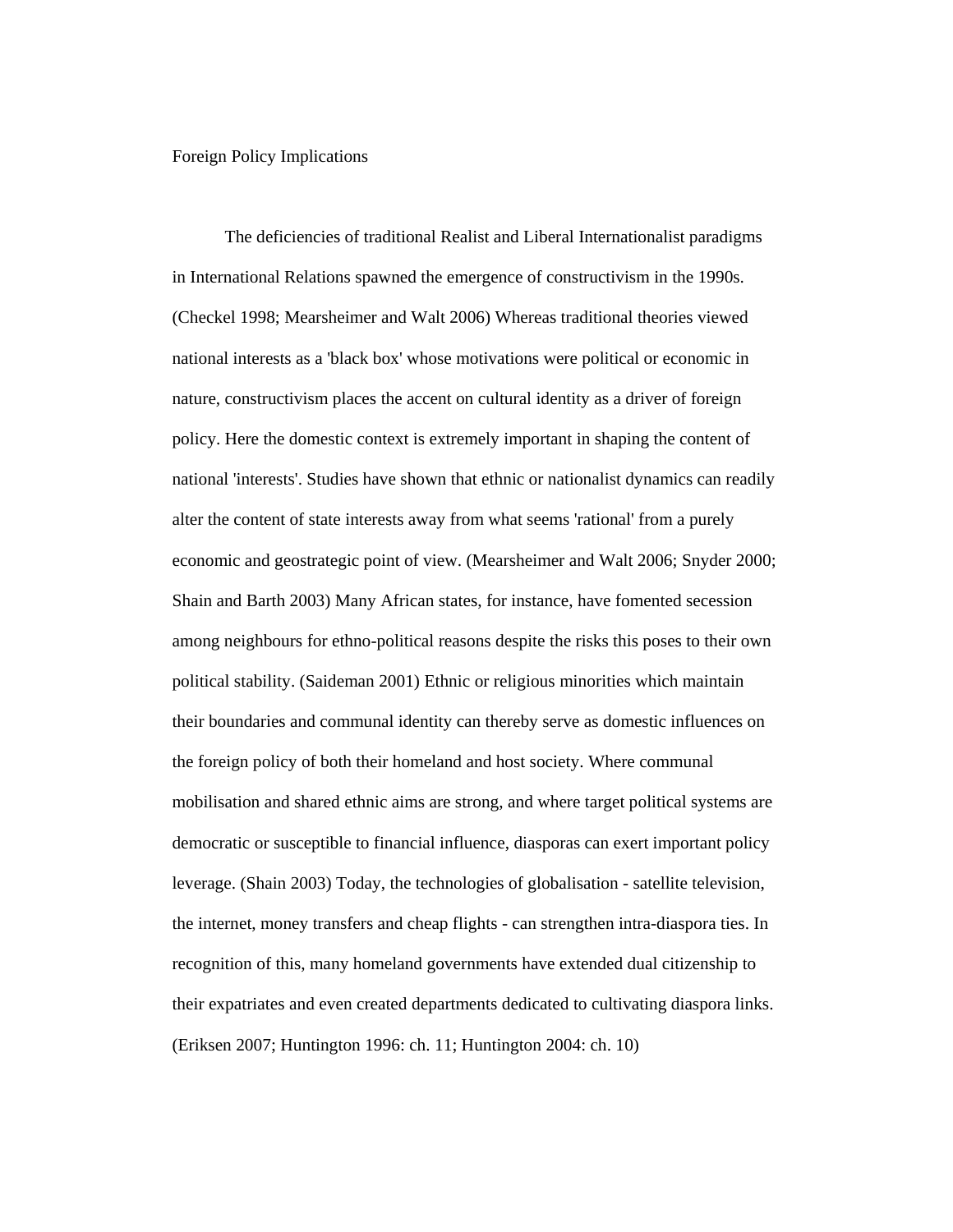We are likely to see a western Europe in 2025 in which Muslims comprise a similar proportion of the population as they do in contemporary France. This will be magnified in many larger cities and in relatively Islamic countries like France, Britain and Holland. An awareness of Muslim sensibilities already plays a role in French foreign policy toward the region, though it is impossible to quantify such an effect. In Britain, the Muslim population possesses just half the strength of its French counterpart, and its limited electoral clout may have allowed Blair's Labour government to circumvent its demands by declaring war on Iraq. On the other hand, in Spain, Aznar was ousted and foreign policy shifted against the war, despite the country's very small Muslim minority.

We know that Europe's Muslims will be disproportionately young and urban, and thus their electoral impact will be smaller than their demographic strength. Perhaps more important, therefore, are the security implications of radicalism among a new generation of relatively disenfranchised Muslim youth. Indeed, Britain alone has 1600 suspected Muslim radicals under surveillance and a core of some 1000 jihadi suspects, a figure well in excess of the number of IRA activists at the peak of Irish terrorist activity in the early 1970s. (Jenkins 2007: 214) Larger young Muslim populations will expand the (admittedly tiny) number of Islamist activists. Hence it is the threat-perception of this emerging generation, as refracted through government, the parties and the media, which will have the greater impact on European states' foreign policy. We might therefore envision a more cautious Europe, one which avoids entanglements in conflicts and foreign policy stances likely to stoke a jihadi reaction at home. By contrast, the paltry 0.6 percent Muslim population of the United States (itself largely middle-class and rising more slowly within a growing US population) will remain a marginal constraint on the freedom of American foreign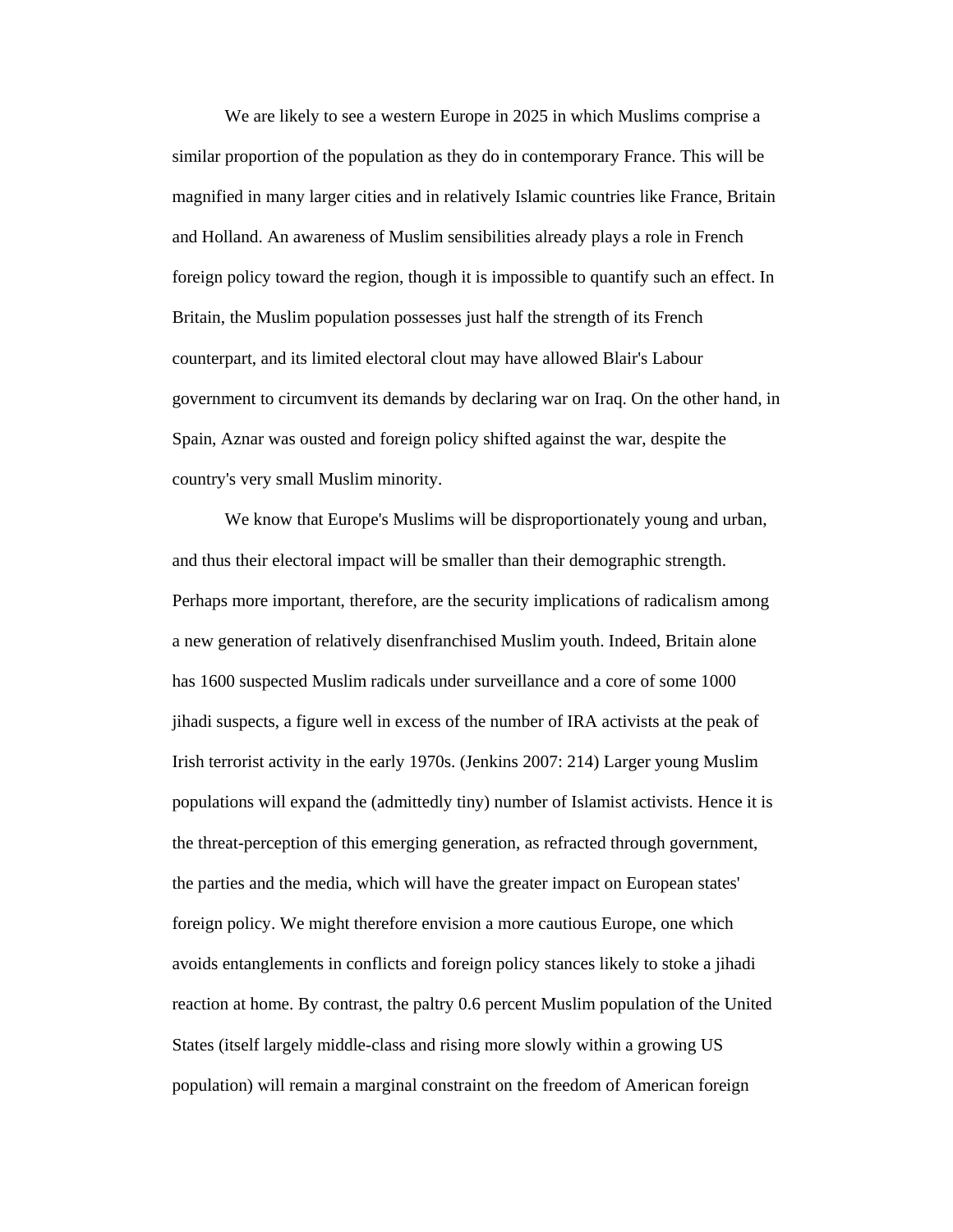policy. (Pew 2008; Pew 2007) Consequently, demographic trends to 2025 may further deepen the transatlantic foreign policy divide and strain western institutions like NATO. Of course, much of this depends upon the future course of American foreign policy in the Middle East and the outcome of the domestic struggles between Islamism and secularism in the region.

## Conclusion

This paper began by outlining a theory of politico-demographic modernisation. Liberty, equality, democracy and the nation-state are modern forces which 'ushered the masses into history', thereby amplifying the impact of demography on politics. Globalisation provides the conveyor belt which transmits demographic imbalances from distant parts of the world into the heart of the West. This demographic turbulence largely manifests itself in the form of growing inter-ethnic tension within Western Europe. However, liberalism and egalitarianism also have the effect of loosening social boundaries to permit more rapid assimilation. In this manner, demographic changes can be absorbed without resulting in the kind of vicious ethnodemographic violence on display in the former Yugoslavia, Northern Ireland, Lebanon, Ivory Coast, Assam or, indeed, in nineteenth century North America.

 Our data suggest that Afro-Caribbean Christian immigrants are experiencing a broadly assimilationist path in many western European societies. In contrast, Muslim immigrants, along with two smaller groups, Sikhs and Hindus, appear to be retaining their ethnic and religious boundaries into the second generation. Projections of the size of western Europe's Muslim population are ongoing, but preliminary projections work suggests that 7-8 percent (roughly the situation in France today) is a realistic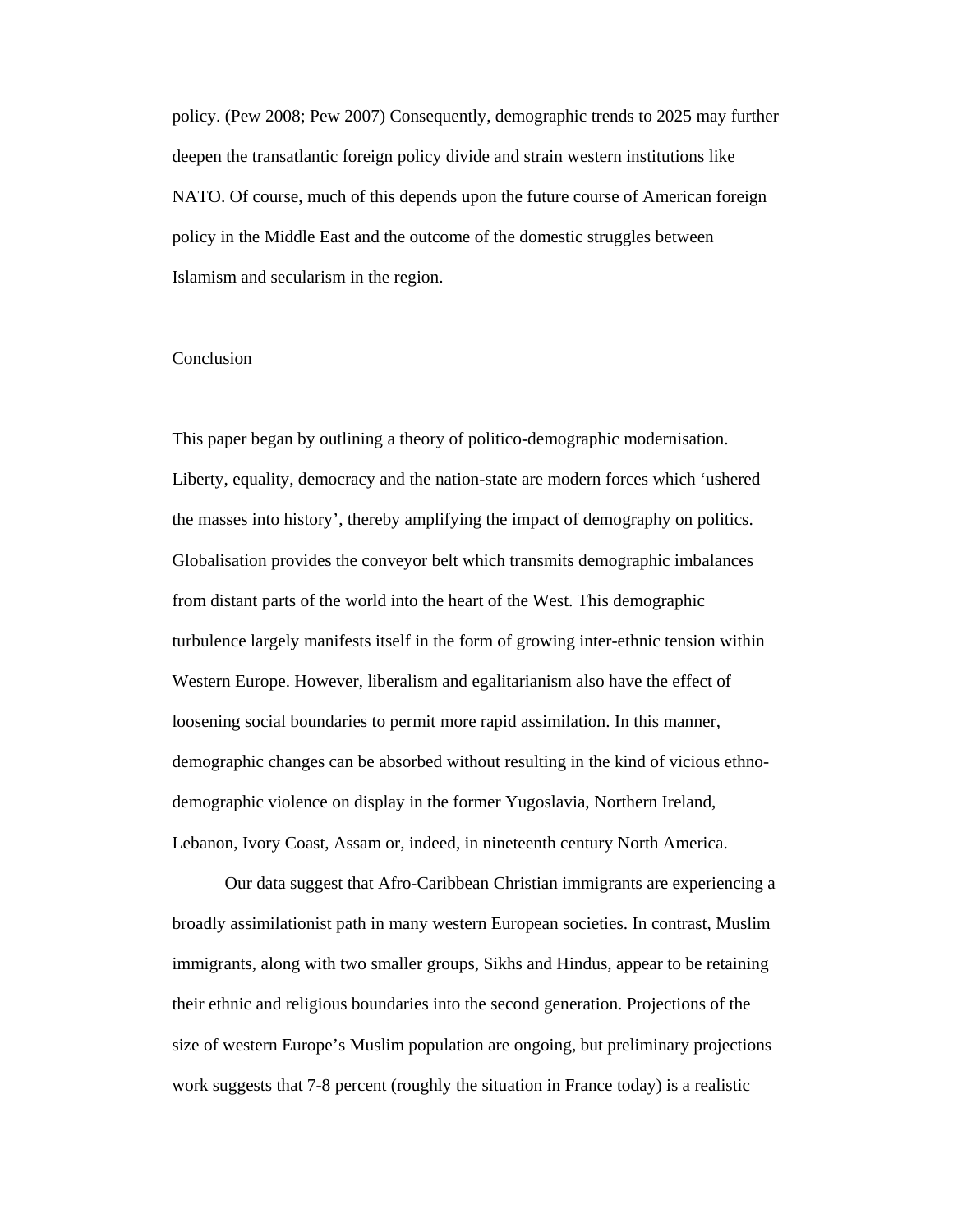estimate for 2025. This assumes current levels of Muslim immigration will continue while Muslim fertility converges toward that of the indigenous population. Indeed, even with a halt in immigration, European Muslims' younger age structure and higher fertility will continue to propel change. Higher concentrations of Muslims will be found in France, Britain and Holland, in larger cities, and among youth. American Muslims, on the other hand, are unlikely to form more than 1 percent of the US population in 2025.

 These religio-demographic dynamics will take some time to seriously affect electoral politics. At present, there is much more mileage in the anti-immigrant vote than in the immigrant vote. In Flanders, for instance, even the social democratic parties that get the immigrant vote go to great lengths to deny this so as not to lose white working-class votes. Yet things could change in the future. Will western European governments be able to safely ignore their 'Muslim street' when it comes to foreign policy? Here the example of France is instructive, in that the concerns of a large, young, relatively deprived Muslim population - many of whom cannot yet vote, or choose not to do so – serves as a policy concern. This operates less through the ballot box than through fears of radicalisation, as refracted through the media, security services and political elites. We should therefore expect this threat-perception to increasingly act as a brake on European participation in the 'War on Terror', as a means of ensuring domestic social peace and stability. Whether this leads to a transatlantic foreign policy divide therefore largely depends on the course of American foreign policy and the future flow of events in the Muslim world.

## REFERENCES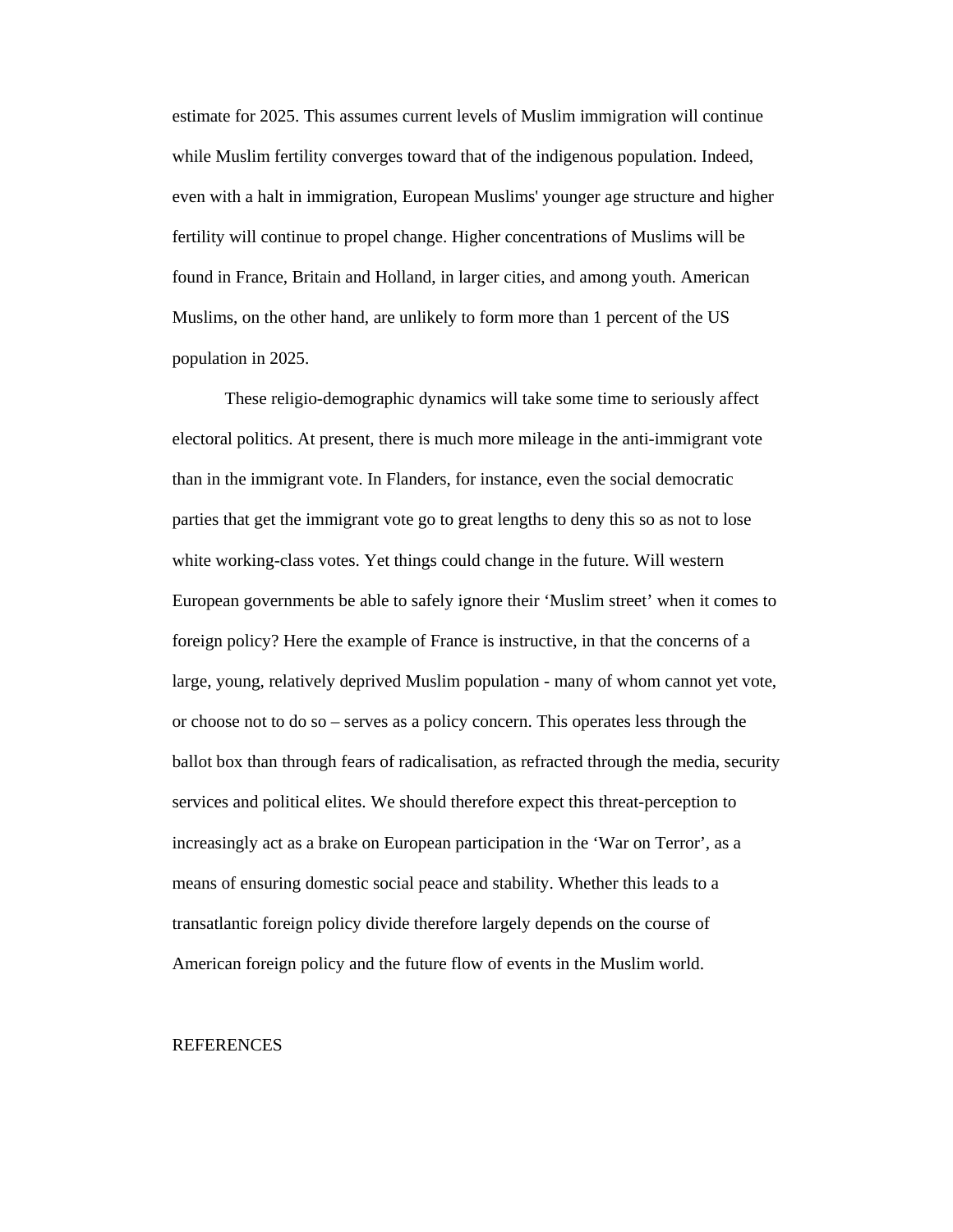Alesina, Alberto, Reza Baqir, and William Easterly. 1999. "Public Goods and Ethnic Divisions." *Quarterly Journal of Economics* 114 (November:1243–84.

- Alexander, Michael. 2007. *Cities and labour immigration : comparing policy responses in Amsterdam, Paris, Rome and Tel Aviv*. Aldershot, England ; Burlington, VT: Ashgate.
- Bhat, P.N. Mari, and A.J. Francis Xavier. 2005. "The Role of Religion in Fertility Decline: the Case of Indian Muslims." *Economic & Political Weekly* 40 (5:385-402.
- Carty, R. Kenneth. 2002. "The Politics of Tecumseh Corners: Canadian Political Parties as Franchise Organizations." *Canadian Journal of Political Science* 35 (4:723-46.
- Checkel , Jeffrey. 1998. "The Constructivist Turn in International Relations Theory." *World Politics* 50 (2:324-48.
- Coleman, D. and S. Scherbov. 2005. "Immigration and ethnic change in low-fertility countries – towards a new demographic transition?" In *paper presented to Population Association of America Annual meeting, Philadelphia, March 31 – April 2*.
- Coleman, David. 2006. "Immigration and Ethnic Change in Low-Fertility Countries: A Third Demographic Transition." *Population and Development Review, September* 32 (3:401-46.
- Cornelius, Wayne A., Philip L. Martin, and James Hollifield (eds.). 1994. *Controlling Immigration: A Global Perspective*. Stanford: Stanford University Press.
- Dancygier, R., and E. Saunders. 2006. "A new electorate? Comparing preferences and partisanship between immigrants and natives." *American Journal of Political Science* (October:964-81.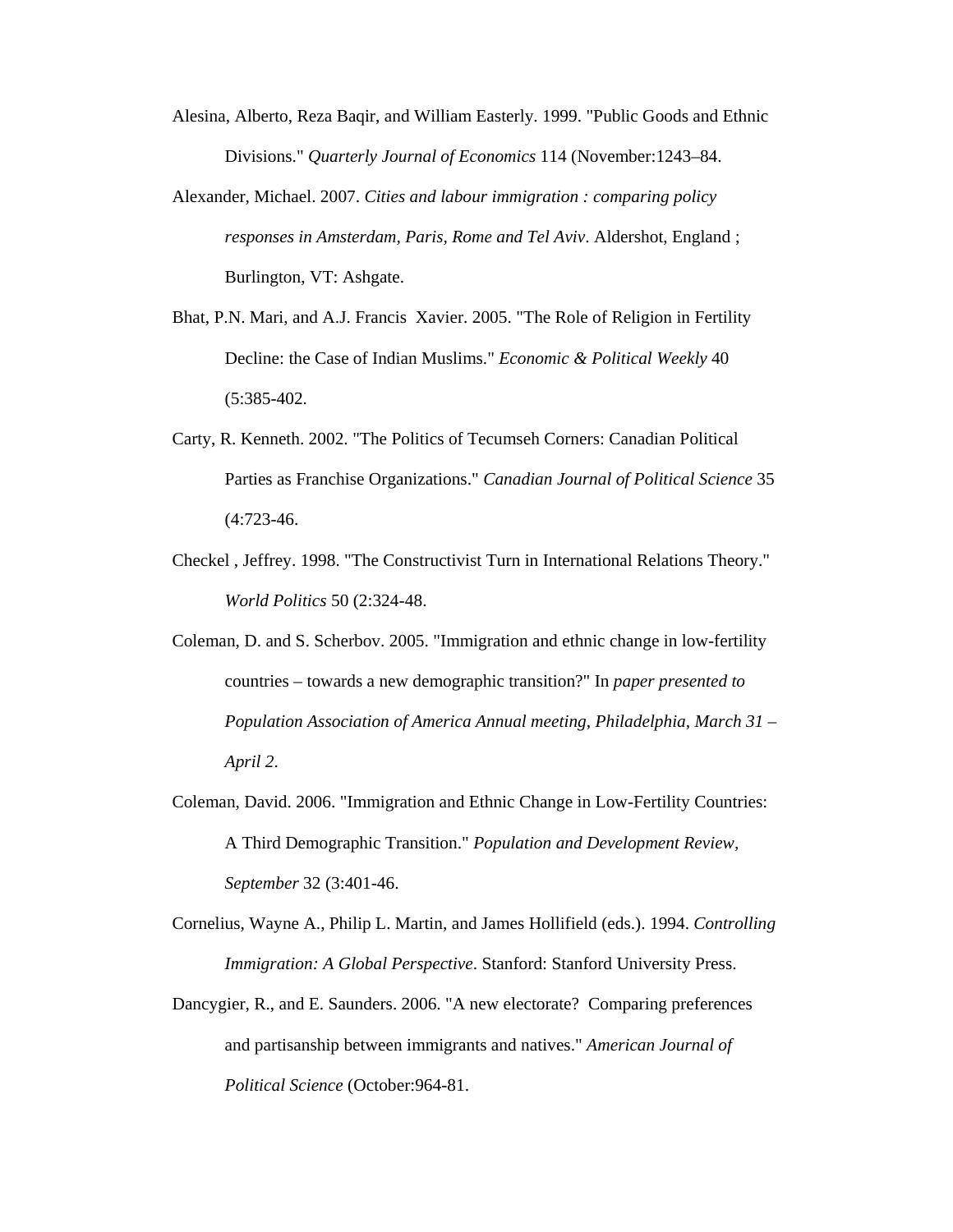- Durch, William J. 2001. "Keepers of the Gates: National Militaries in an Age of International Population Movement." In *Demography and National Security*, ed. M. Wiener and S. S. Russell. New York, NY & Oxford: Berghahn Books.
- Economic and Social Research Council. 2007. *Global Migration Factsheet* 2007 [cited October 4 2007]. Available from

http://www.esrc.ac.uk/ESRCInfoCentre/facts/international/migration.aspx?Co mponentId=15051&SourcePageId=14912.

- Edmonston, Barry, and James P. Smith. 1997. *The New Americans: Economic, Demographic and Fiscal Effects of Immigration*. Washington, DC: National Research Council.
- Eriksen. 2007. "Nations in cyberspace: nationalism and social communication." *Nations & Nationalism* forthcoming.
- Fargues, P. 2000. "Protracted National Conflict and Fertility Change: Palestinians and Israelis in the twentieth century." *Population and Development Review* 26 (3:441-82.
- Gellner, E. 1983. *Nations and Nationalism*. Oxford: Blackwell.
- Goujon, A., V Skirbekk, K. Fliegenschnee, and P. Strzelecki. 2006. "New Times, Old Beliefs: Projecting the Future Size of Religions in Austria'." VID Working Papers 01/2006 (Vienna: Vienna Institute of Demography)
- Green, John C., Lyman A. Kellstedt, Corwin E. Smidt, and James Guth. 2007. "How the Faithful Voted: Religious Communities and the Presidential Vote." In *A Matter of Faith: Religion in the 2004 Presidential Election*, ed. D. E. Campbell. Washington, D.C.: Brookings Institution Press.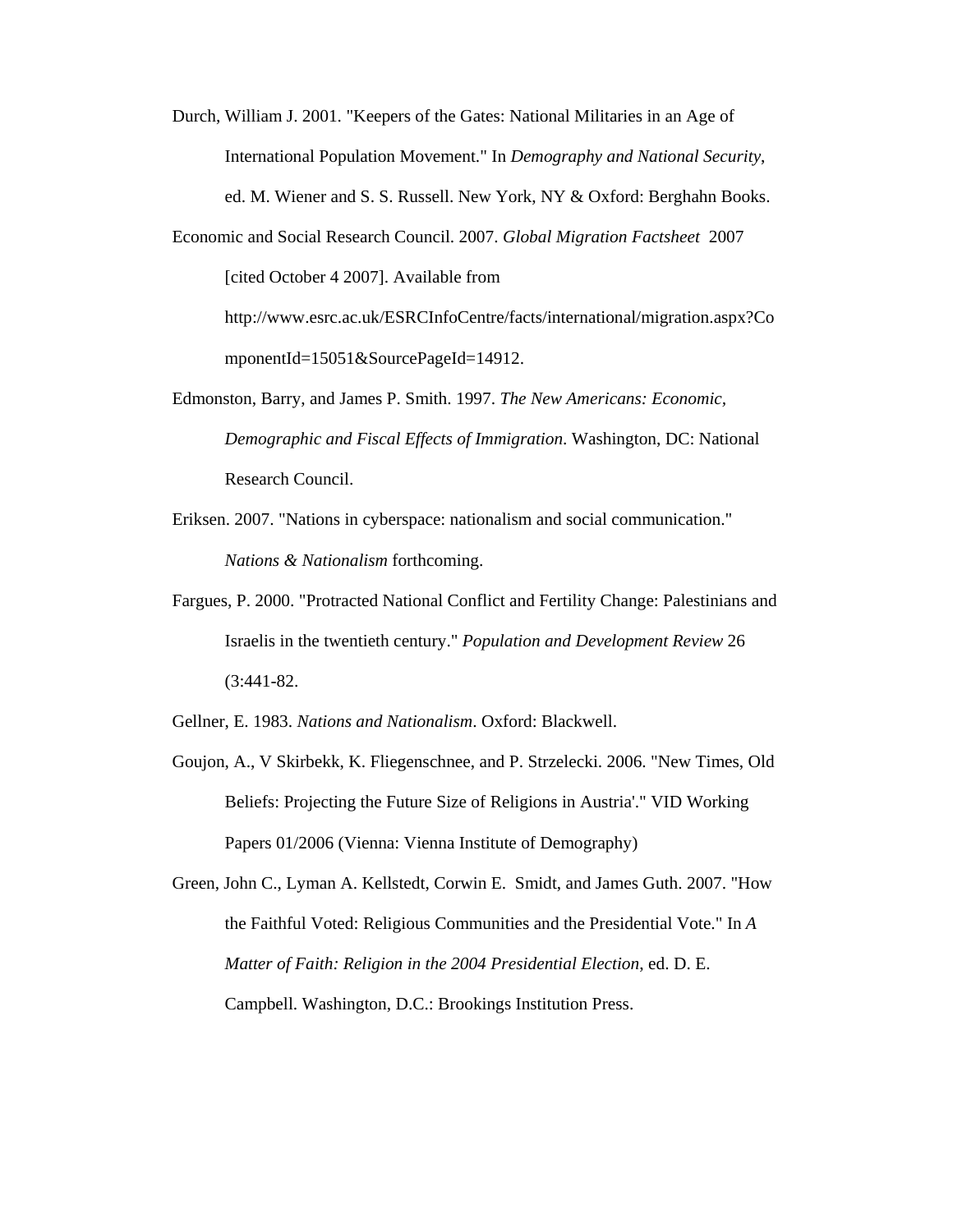- Guth, James, Lyman A. Kellstedt, John C. Green, and Corwin E. Smidt. 2005. "Religious Mobilization in the 2004 Presidential Election." In *American Political Science Association*. Washington, DC.
- Home Office. *Communities Group and BMRB. Social Research, Home Office Citizenship Survey* 2003 [cited.
- Horowitz, Donald L. 1985. *Ethnic Groups in Conflict*. Berkeley: University of California Press.
- Huntington, S. 2004. *Who Are We? The Cultural Core of American National Identity*. New York & London: Simon and Schuster.
- ———. 2005. *Who Are We? The Cultural Core of American National Identity*. New York & London: Simon and Schuster.
- Huntington, Samuel P. 1996. *The Clash of Civilizations and the Remaking of World Order*. New York, NY: Simon and Schuster.
- Jenkins, Philip. 2007. *God's continent : Christianity, Islam, and Europe's religious crisis*. Oxford ; New York: Oxford University Press.
- Kaufmann, Eric. 2004a. "The Decline of the WASP in the United States and Canada." In *Rethinking Ethnicity: Majority Groups and Dominant Minorities*, ed. E. Kaufmann. London: Routledge.
- ———. 2004b. *The Rise and Fall of Anglo-America: The Decline of Dominant Ethnicity in the United States*. Cambridge, MA: Harvard University Press.
- ———. 2007. "Sacralisation by Stealth: Demography, Religion and Politics in Europe." London: JPR (Institute for Jewish Policy Research).
- Kohn, Hans. 1994. "Western and Eastern Nationalisms." In *Nationalism*, ed. A. D. Smith and J. Hutchinson. Oxford: Oxford University Press.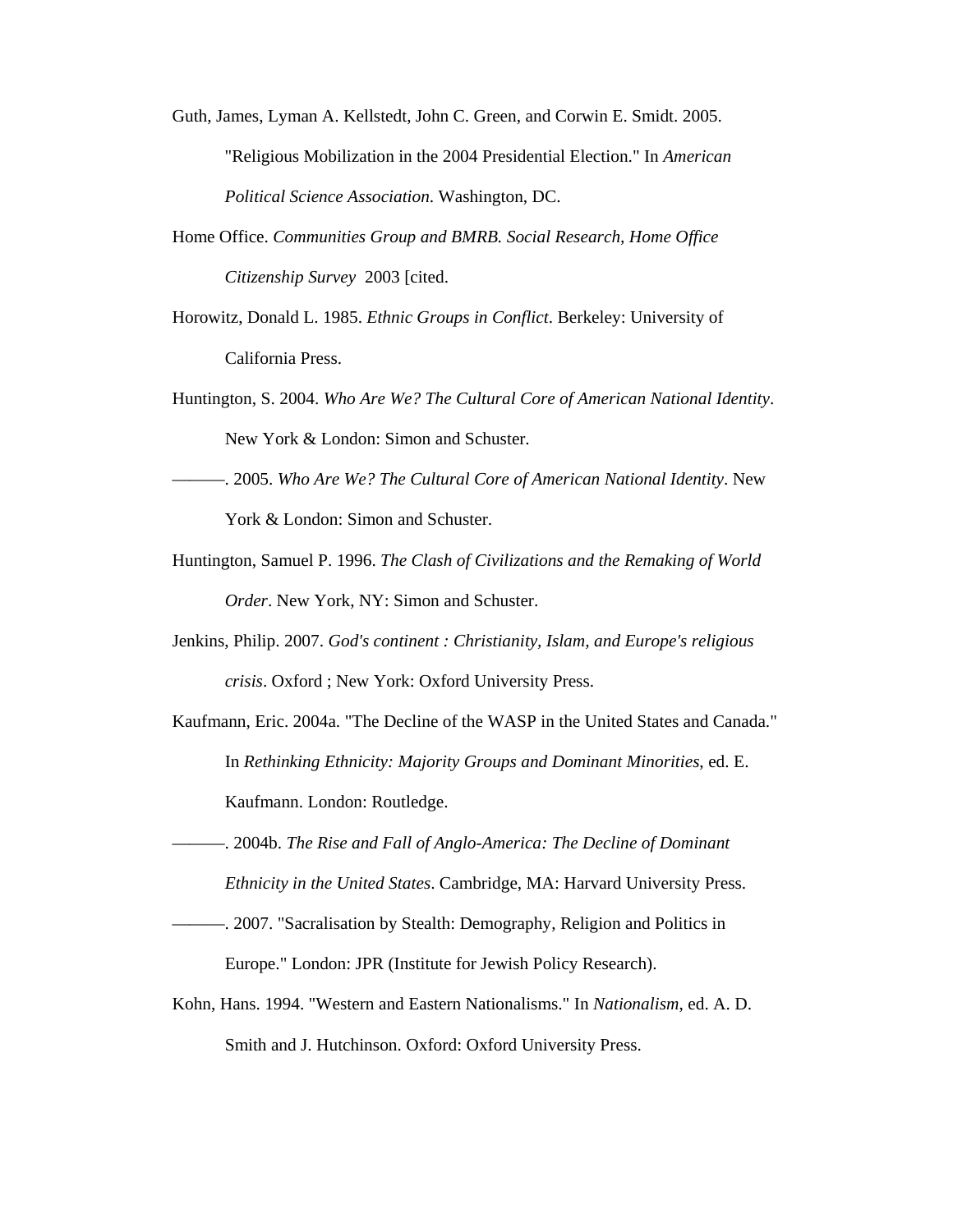- Maréchal, B. 2002. *A Guidebook on Islam and Muslims in the Wide Contemporary Europe*. Louvain-la-Neuve: Academia Bruylant.
- Marshall-Fratani, Ruth. 2006. "The War of "Who Is Who":Autochthony, Nationalism, and Citizenship in the Ivoirian Crisis." *African Studies Review* 49 (2:9-43.
- McCarthy, John, and Meyer Zald. 1977. "Resource Mobilization and Social Movements: A Partial Theory." *American Journal of Sociology* 82 (6:1212-41.
- Mearsheimer, John J., and Stephen M. Walt. 2006. "The Israel Lobby and U.S. Foreign Policy." In *KSG Faculty Research Working Paper Series*: John F. Kennedy School of Government, Harvard University.
- Office for National Statistics. 2001. "ONS Longitudinal Survey."
- Office for National Statistics and Home Office. *Communities Group, Home Office Citizenship Survey, 2003* 2005 [cited.
- Office of National Statistics. 2001. "CAS theme tables KS006 ethnic group." CASWEB interface.

———. 2006. "no 33." In *Birth Statistics Series FM1*.

- Patterson, H, and E. Kaufmann. 2007. *Unionism and Orangeism in Northern Ireland Since 1945*. Manchester: Manchester University Press.
- Pew, Forum on Religion & Public Life and the Pew Research Center for the People & the Press. 2008. "Demographic Portrait of US Population." Washington, DC: Pew Forum on Religion & Public Life and the Pew Research Center for the People & the Press.
- Pew, Forum on Religion and Public Life. 2007. "Muslim Americans: Middle Class and Mostly Mainstream." Washington, DC.
- Putnam, Robert. 2007. "E Pluribus Unum: Diversity and Community in the Twentyfirst Century." *Scandinavian Political Studies* 30 (2:137-74.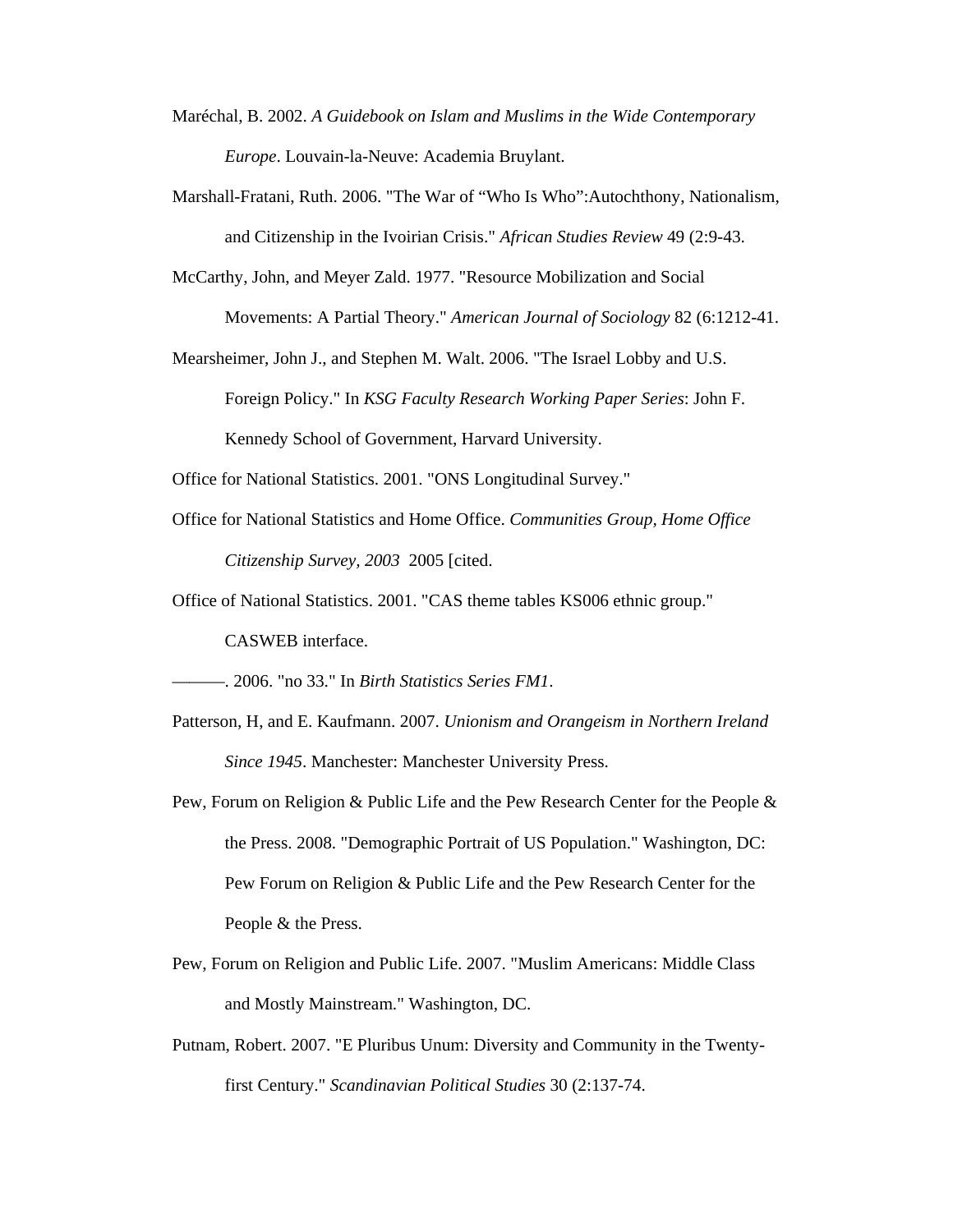- Saideman, Stephen M. 2001. *The Ties That Divide: Ethnic Politics, Foreign Policy and International Conflict*. New York: Columbia University Press.
- Sandmeyer, Elmer Clarence. 1939. *The Anti-Chinese Movement in California*. Urbana: University oif Illinois Press.

Shain, Y., and A. Barth. 2003. "Diasporas and International Relations Theory."

- Simpson, Ludi. 2007. "Demographic contributions to the debate on segregation, integration and diversity." In *Segregation or Integration – what's going on?* . Population and Places Research Group (POPLA), Cathie Marsh Centre for Census and Survey Research (CCSR), University of Manchester.
- Slack, J. A, and R. Doyon. 2001. "Population dynamics and Susceptibility for Ethnic Conflict: the case of Bosnia and Herzegovina." *Journal of Peace Research* 38  $(2:139-61.$
- Smith, Anthony. 1991. *National Identity*. London: Penguin.
- Snyder, Jack L. 2000. *From Voting to Violence: Democratization and Nationalist Conflict*. New York: W. W. Norton.
- Toft, Monica. 2002. "Differential Demographic Growth in Multinational States: The Case of Israel's Two-Front War." *Review of International Affairs* Fall.
- "UK Mosque Goers to Double Church Attendance: Study", September 4, 2005. *Islamonline.net*.

United States Census Bureau. 2006. "State and County Quick Facts."

- ———. 2007. "Projections for 2000-2050 by single year of age, by sex, and the race and Hispanic origin."
- Van Tubergen, Frank. 2006. "Religious Affiliation and Attendance Among Immigrants in Eight Western Countries: Individual and Contextual Effects." *Journal for the Scientific Study of Religion* 45 (1:1-22.